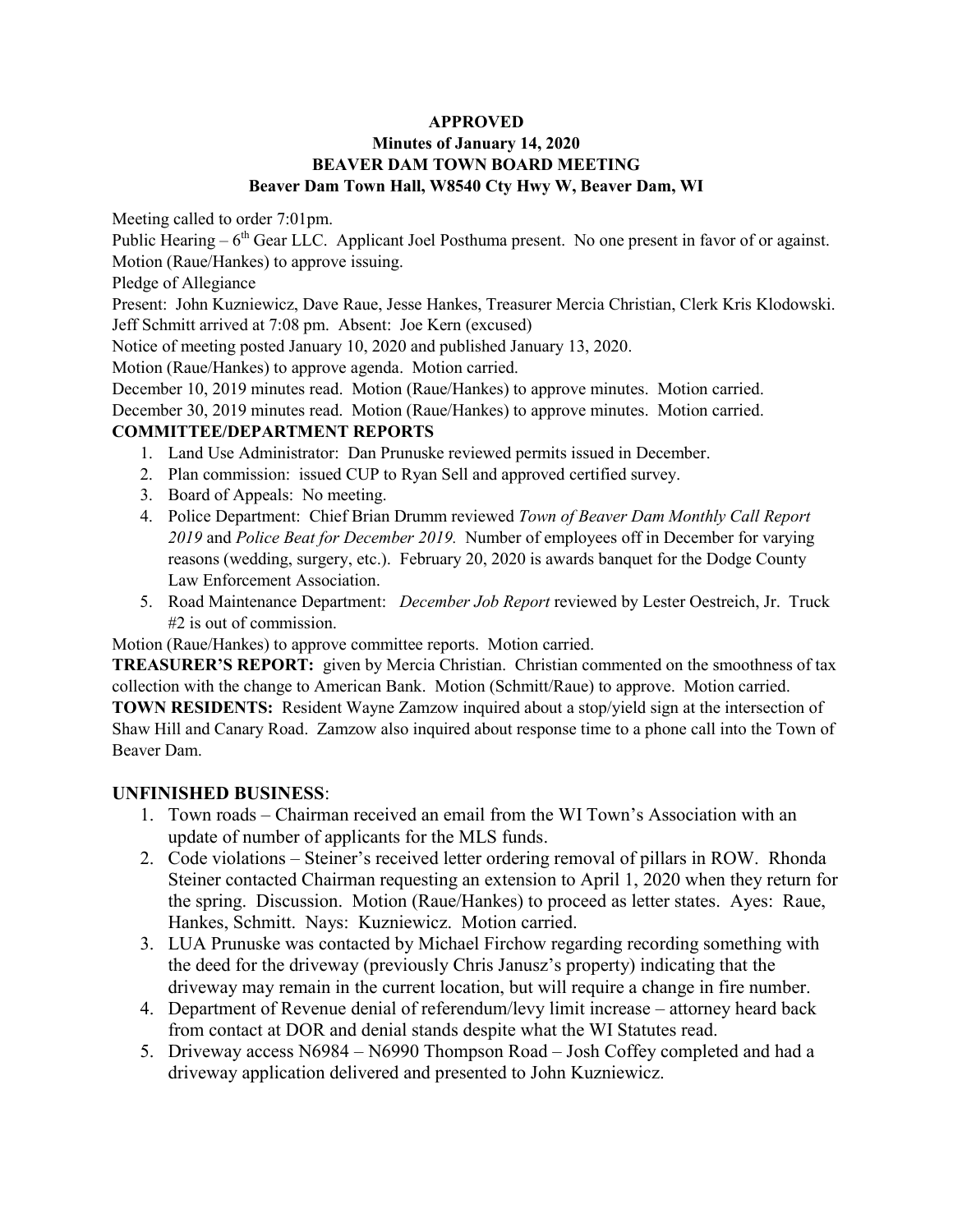## **NEW BUSINESS:**

- 1. N5704 S Center Rd inspection Mike, General Engineering, who did inspection has forwarded pictures inquiring about how to proceed. LUA Prunuske forwarded the pictures to the Board. Discussion. Cooperation and compliance is the goal and Prunuske will forward that information to the inspector for presentation of a timeline for the February meeting.
- 2. Plow truck drivers pay/maintenance personnel pay Motion (Kuzniewicz/Hankes) to change the rate of pay to \$18.50/hour for maintenance and \$20.00/hour for snow plowing effective January 15, 2020. Motion carried.
- 3. Hiring for highway maintenance position(s) Clerk will run an ad in the Daily Citizen, Facebook, and any other available options.
- 4. Lawn Mowing Clerk will check into how long current contract and table to February meeting.
- 5. W7708 County Road S Chairman asked the Board if they would like to proceed with inspection. Discussion. Compile list of violations from a street view inspection. LUA Prunuske will compose a letter to property owner, Scott Sammon, listing visible violations.
- 6. Resolution 2019-6 Correction table to February.

**CLERKS REPORT:** Operator's license applications – Rachel E Herring, Christopher D Schmidt, and Cynthia E Schmidt. Motion (Raue/Schmitt) to approve licenses. Clerk shared

**CORRESPONDENCE** & Information received by Chairman and/or Town Officers: Schmitt shared that Heidi Elgersma contacted him about some options for a soccer field. Board briefly touched on the property around the Town Hall. District meeting February 14, 2020 in Juneau, which includes BOR training. County Unit meeting in Juneau tomorrow.

**PAYMENT OF BILLS:** Total bills presented: \$1,967,973.38. Board would like to have a breakdown of hours attorney has charged specific to each project and itemized. Motion (Schmitt/Raue) to approve. Motion carried.

Motion (Raue/Hankes) to adjourn 8:59 pm. Motion carried.

Respectfully Submitted,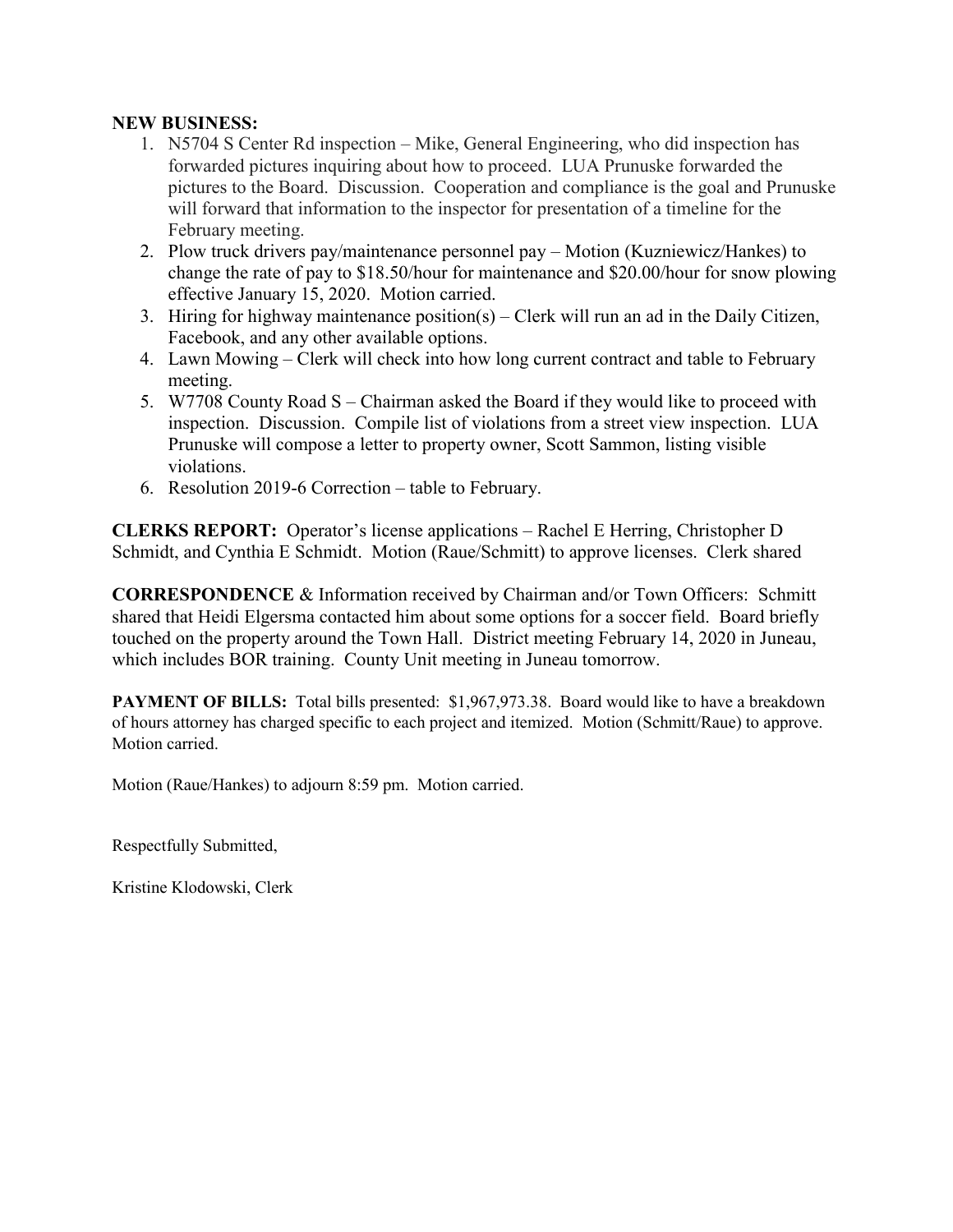## **Minutes of February 11, 2020 BEAVER DAM TOWN BOARD MEETING Beaver Dam Town Hall, W8540 Cty Hwy W, Beaver Dam, WI**

Meeting called to order 7:03 pm.

Pledge of Allegiance

Present: Chairman John Kuzniewicz, Jesse Hankes, Jeff Schmitt, Dave Raue, Joe Kern, Treasurer Mercia Christian, Clerk Kristine Klodowski

Notice of meeting posted February 7, 2020, published February 8, 2020.

Motion (Kern/Raue ) to approve agenda. Motion carried.

January 12, 2020 minutes read. Motion (Kern/Raue) to approve minutes with correction: "Present" to read: *John Kuzniewicz, Dave Raue, Jesse Hankes, Treasurer Mercia Christian, Clerk Kris Klodowski. Jeff Schmitt arrived at 7:08 pm. Absent: Joe Kern (excused)* and "Plan Commission" to read: *issued CUP to Ryan Nell…* Motion carried.

## **COMMITTEE/DEPARTMENT REPORTS**

- 1. Land Use Administrator: Dan Prunuske reviewed permits issued in January.
- 2. Plan commission: CUP issued to Joel Posthuma for  $6<sup>th</sup>$  Gear LLC and CUP issued to Dennis Giese for previous Gibson repair.
- 3. Board of Appeals: No meeting.
- 4. Police Department: Chief Brian Drumm reviewed *Town of Beaver Dam Monthly Call Report 2020* and *Police Beat for January 2020.* Chief Drumm has been working with City of Beaver Dam Police Chief John Kreuziger on creating a standing mutual aid agreement between the Town and City. Chairman Kuzniewicz relayed an incident of an arrest in the Town of Beaver Dam where Dodge County contacted Kuzniewicz to pick up dog that was in vehicle with subject. Discussion. Schmitt had addressed it with Dodge County and they are "working on it".
- 5. Road Maintenance Department: Lester Oestreich, Jr. reviewed the *January Job Report.* Oestreich inquired about what needs to be done to hire a new plow driver if the ride along is successful. Les will be ordering 300 ton of salt in March. Chairman instructed Clerk to get the ad placed for Oestreich's position. Chairman also instructed Oestreich to trim tree in ROW on Frances Lane.

Motion (Raue/Kern) to approve committee reports. Motion carried.

**TREASURER'S REPORT:** given by Mercia Christian. Motion (Raue/Schmitt) to approve. Motion carried.

**TOWN RESIDENTS:** Residents Stuart and Judy Miller present inquiring about an Ordinance regarding burning grass at N8225 Frances Lane and what the options are for neighboring residents. Discussion. Chief Drumm will make contact with resident.

# **UNFINISHED BUSINESS**:

- 1. Town roads no items.
- 2. Code violations no items.
- 3. N5704 S Center Rd inspection LUA Prunuske indicated issue proceeding as Town has Property Maintenance Ordinance exempts lands in agricultural areas. Discussion. Chairman indicated a "dwelling" is exempt; therefore, the ordinance would apply. LUA will put together a timeline of benchmarks of work to be completed.
- 4. Hiring for highway maintenance position(s) Clerk will place ads. Applications due March 15, 2020. Following Saturday will be scheduled for interviews. Place ad in Monday Advertiser, Town website, any other hiring websites.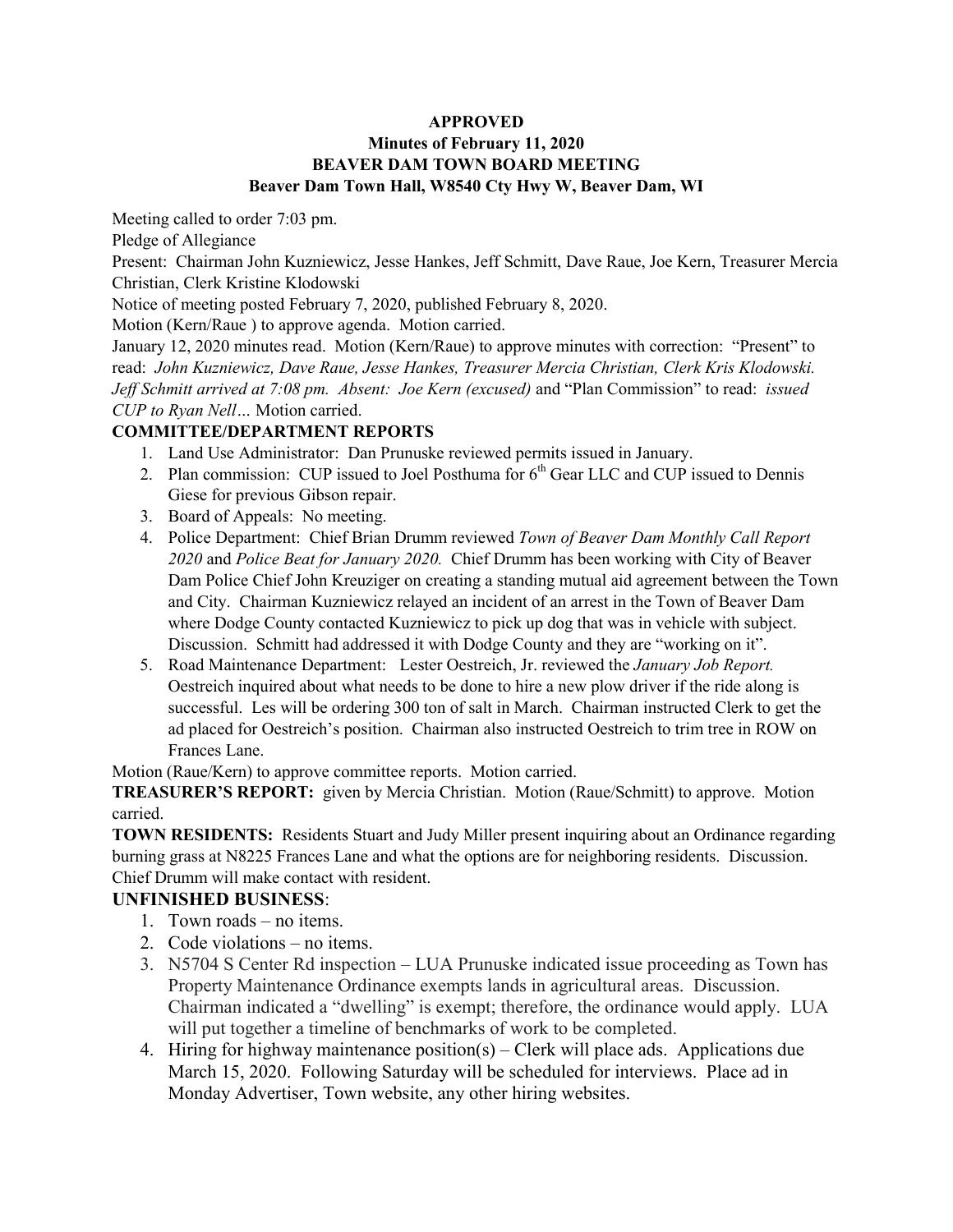- 5. Lawn Mowing currently starting in second year of 2 year contract.
- 6. W7708 County Road S LUA Prunuske indicated issue proceeding as Town has Property Maintenance Ordinance exempts lands in agricultural areas. Discussion. Chairman indicated a "dwelling" is exempt; therefore, the ordinance would apply.
- 7. Resolution 2019-6 Correction Motion (Kern/Raue) to approve the amended Resolution 2019-6. Motion carried.

## **NEW BUSINESS:**

1. Referendum for levy limit increase – will have things prepared for preparation in August to go on November 2020 ballot.

**CLERK'S REPORT:** Clerk discussed Board of Review and Open Book dates. Discussion. Clerk asked Board if they wanted to proceed with the AirCare TotalCare maintenance agreement in the amount of \$510. Discussion. Will price shop maintenance agreements. Operator's License applications for: Ryan W. Mayoh, Nicole A. DeVries, Laura R. Beyer, Ann M. Rank, Teresa J. Garcia Motion (Kern/Schmitt) to approve upon successful completion of background check. Motion carried.

**CORRESPONDENCE** & Information received by Chairman and/or Town Officers – fire meeting Thursday, contract to be discussed.

**PAYMENT OF BILLS:** Total bills presented: \$1,960,870.99. Motion (Kern/Raue) to approve payment of bills presented, with Clerk to confirm payment in the amount of \$2,516.52 to Northeast Asphalt is correctly due. Motion carried.

Motion (Raue/Kern) to adjourn 8:47 pm. Motion carried.

Beaver Dam Town Board Meeting Tuesday, March 10, 2020 at 7:00pm

Respectfully Submitted,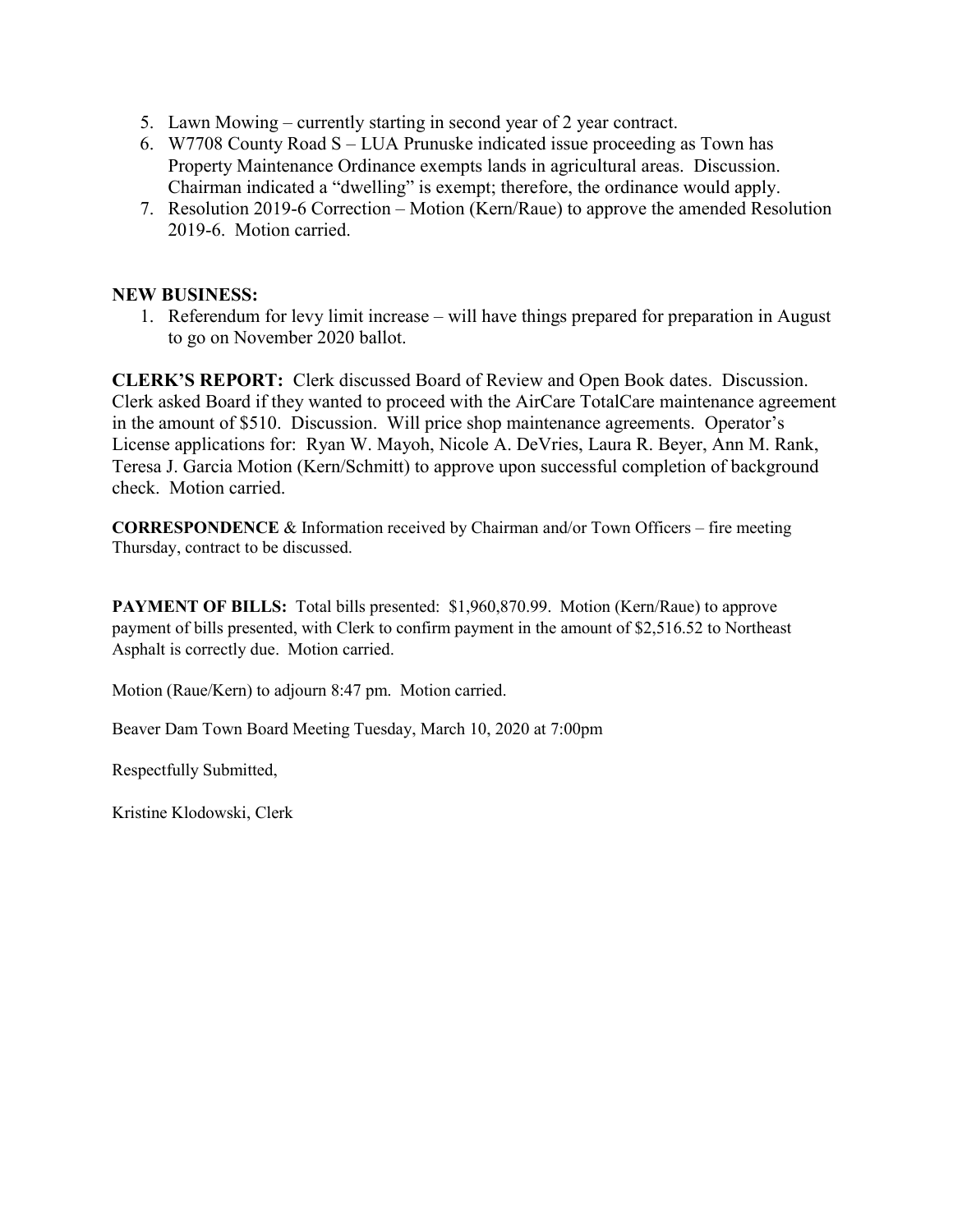## **Minutes of March 10, 2020 BEAVER DAM TOWN BOARD MEETING Beaver Dam Town Hall, W8540 Cty Hwy W, Beaver Dam, WI**

Meeting called to order 7:01 pm.

Pledge of Allegiance

Present: Chairman John Kuzniewicz, Jesse Hankes, Jeff Schmitt, David Raue, Treasurer Mercia Christian, Clerk Kristine Klodowski. Joe Kern arrived at 7:04 p.m.

Notice of meeting posted March 4, 2020 and published March 7, 2020.

Motion (Raue/Hankes) to approve agenda allowing the Chairman to go out of order to efficiently conduct the meeting. Motion carried.

February 11, 2020 minutes read. Motion (Raue/Hankes) to approve minutes. Motion carried. **COMMITTEE/DEPARTMENT REPORTS** 

- 1. Land Use Administrator: Dan Prunuske reviewed the permits issued for February 2020.
- 2. Plan commission: No meeting.
- 3. Board of Appeals: Granted appeal to Propst operation for grain dryer 20' into setback and granted variance on Peachey Road for a parcel with a unique situation and gave permission to put in two driveways instead of one.
- 4. Police Department: Chief Brian Drumm was unable to attend due to emergency work at the Dodge County Sheriff's Department.
- 5. Road Maintenance Department: Lester Oestreich, Jr. reviewed the *February 2020 Job Report.*  Raue will work for April Dumpster Day. Oestreich inquired about what Board wants to do with Truck #2 – motor is junk. He invited the Board to the April 13, 2020 Pipeline program at Bayside. Discussion about surplus guard rail and possibility of selling to private party.

Motion (Raue/Hankes) to approve committee reports. Motion carried.

**TREASURER'S REPORT:** given by Mercia Christian. Motion (Kern/Raue) to approve. Motion carried.

**TOWN RESIDENTS:** Eric Guetzlaff, W8046 County Road B, inquired about the possibility of purchasing additional land in the City to increase property and then bringing back to the Town. **UNFINISHED BUSINESS**:

- 1. Town roads road review Saturday, March 4, 2020 8:00 am meeting at the Town of Beaver Dam Town Hall.
	- Sunset Bay Drive breaking up on curve and corner.
- 2. Code violations Motion (Raue/Kern) to pass violation on to Town attorney as pillars have not been removed within the 30 day window noticed at N7440 Beier Hill Road.
- 3. N5704 S Center Rd inspection Prunuske is still gathering information.
- 4. Hiring for highway maintenance position(s) Interviews will be scheduled for Saturday, March 28, 2020 at 8:00 am.
- 5. W7708 County Road S Prunuske is still gathering information.

# **NEW BUSINESS:**

- 1. Lake District Resolution Schmitt reviewed current status of Motion to Amend Resolution 19-63 to the Dodge County Board of Supervisors and informed attendees of action they can take on the matter.
- 2. Job applications for maintenance interviews will be scheduled with all applicants.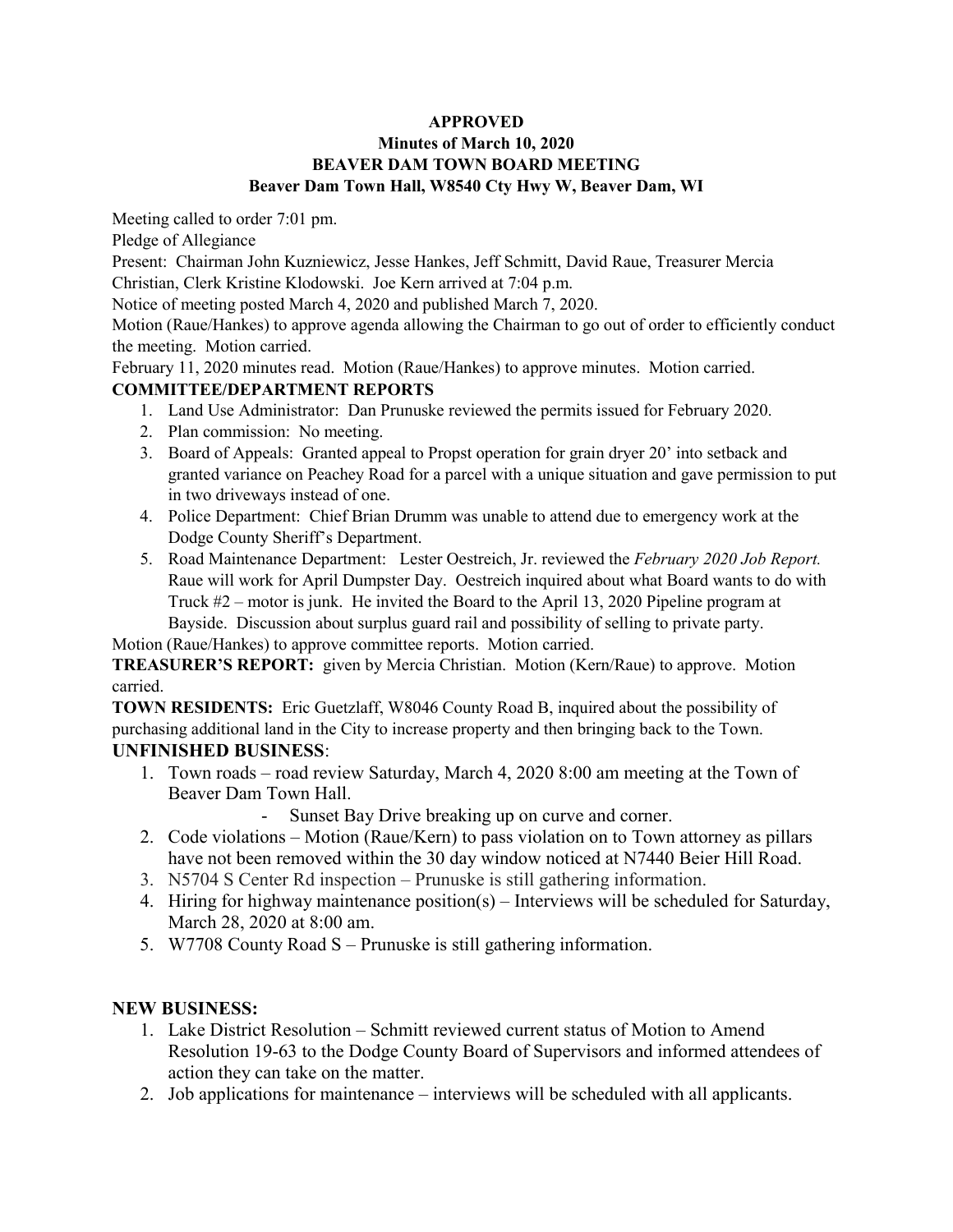- 3. Fire and Rescue Contract Kuzniewicz indicated Board would prepare information for such.
- 4. Town Insurance Coverage Discussion. Board would entertain bids at April meeting, no presentations at this time.
- 5. Dodgeland School District Annette Thompson, Superintendent of Dodgeland School District, and Jeff Caine, Dodgeland School Board President present and distributed information and reviewed the upcoming Referendum.

**CLERKS REPORT:** Operator's license applications – Laura L Rueckert, Paulette S Miller, Tori A Walter, Samantha A Hembrough. Motion (Kern/Raue) to approve on completion of a successful background check. Open Book will be held Thursday, May  $14$ ,  $2020$   $12:00$  pm  $-2:00$ pm, and Board of Review will be held Tuesday, June 2, 2020 6:30 pm – 8:30 pm.

**CORRESPONDENCE** & Information received by Chairman and/or Town Officers. Chairman reviewed miscellaneous mail received. Kern received a call from an individual on South Crystal Lake Road indicating their mailbox has been hit three times, N5983.

**PAYMENT OF BILLS:** Total bills presented: \$56,878.38. Motion (Kern/Hankes) to approve with Check # 10273 payable to Quality Hydro Inc. to be reissued to Dave Raue in the same amount Check #10273, as he paid the invoice at time of purchase. Raue abstained. Motion carried.

Motion (Raue/Kern) to adjourn 8:38pm. Motion carried.

Beaver Dam Town Board Meeting Tuesday, April 14, 2020 at 7:00pm

Respectfully Submitted,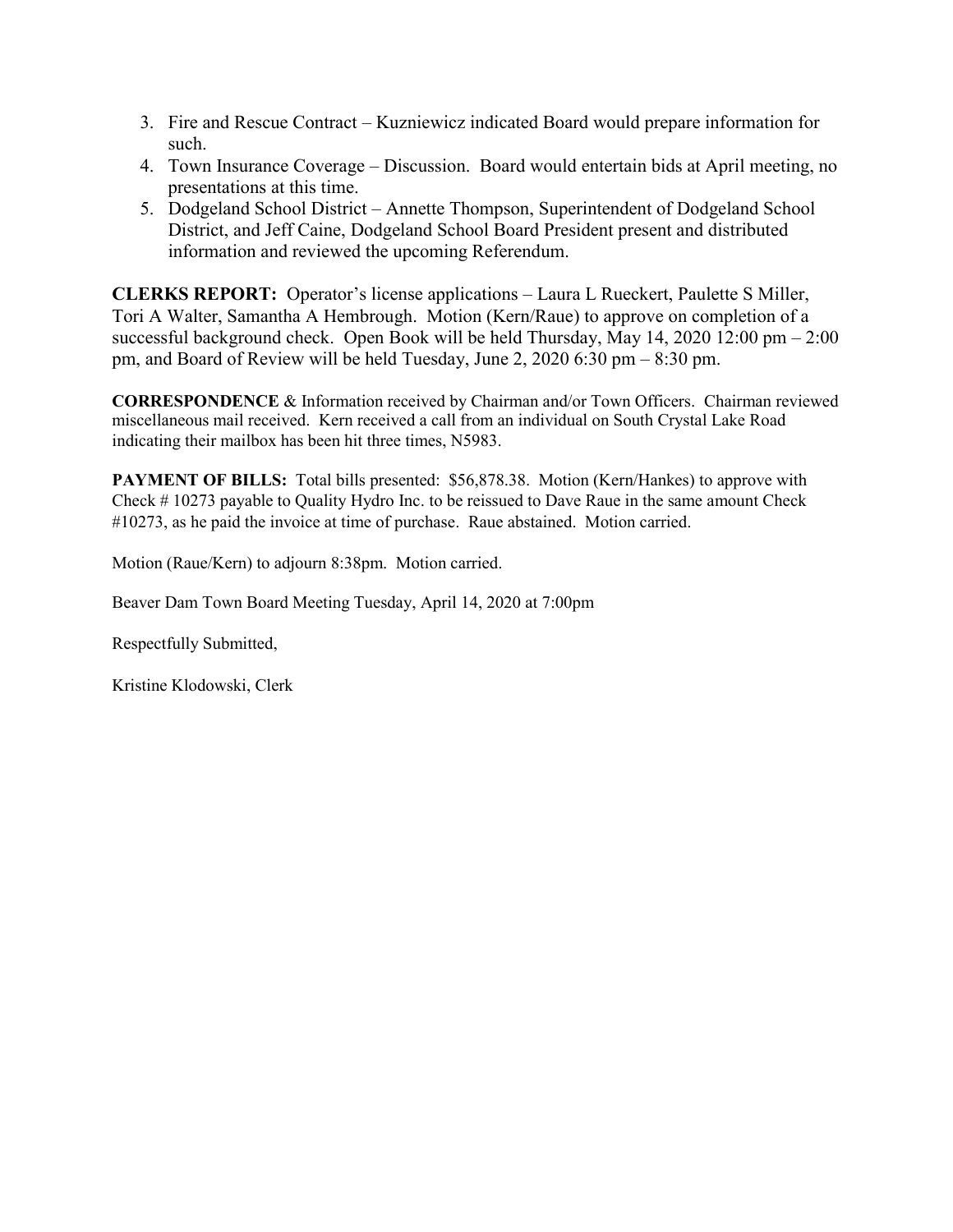## **Minutes of April 14, 2020 BEAVER DAM TOWN BOARD MEETING Beaver Dam Town Hall, W8540 Cty Hwy W, Beaver Dam, WI**

Meeting called to order 7:03pm.

Pledge of Allegiance

Present: John Kuzniewicz, Dave Raue, Joe Kern, Clerk Kristine Klodowski. Absent and excused: Jesse Hankes and Treasurer Mercia Christian. Absent and unexcused: Jeff Schmitt.

Notice of meeting posted April 10, 2020, published April 13, 2020, and amended notice posted April 13, 2020.

Motion (Raue/Kern) to approve agenda. Motion carried.

March 10, 2020 minutes read. Motion (Raue/Kern) to approve minutes. Motion carried.

## **COMMITTEE/DEPARTMENT REPORTS**

- 1. Land Use Administrator: Dan Prunuske reviewed permits issued in March.
- 2. Plan commission: No meeting.
- 3. Board of Appeals: No meeting. To assist with open meeting guidelines and COVID-19 restrictions, Chief Brian Drumm, Lester Oestreich, Jr., and Treasurer Mercia Christian prepared reports for presentation to the Board, but were not present.
- 4. Police Department: Chief Brian Drumm prepared the *Town of Beaver Dam Monthly Call Report 2020* and *Police Beat for March 2020.*
- 5. Road Maintenance Department: *March Job Report* prepared by Lester Oestreich, Jr. was distributed for review. Chairman suggested having yard waste and brush drop-off only during scheduled, manned hours.

Motion (Raue/Kern) to approve committee reports. Motion carried.

**TREASURER'S REPORT:** prepared by Mercia Christian and distributed to Board. Motion (Raue/Kern) to approve. Motion carried.

**TOWN RESIDENTS:** No residents present.

## **UNFINISHED BUSINESS**:

- 1. Town roads Maintenance Supervisor Lester Oestreich, Jr. prepared a road report of various patching needed, things in right of way, shouldering needed, tree trimming needed, culvert and crosspipe repairs, ditching needed, and roads in need of grind and relay. Special meeting to discuss/plan road maintenance to be held following the Annual Meeting on April 21, 2020 at 7:30 pm.
- 2. Code violations tabled until May.
- 3. N5704 S Center Road LUA Prunuske distributed pictures as street view from County Highway S. Prunuske met with property owner. Motion (Kern/Raue) to give property owners notice of clean up and guidelines with a final deadline of September 1, 2020, provided that continuous progress is happening upon visual monthly inspection beginning June 1, 2020. Motion carried.
- 4. Hiring for highway maintenance position 2 applications received. Interviews will be scheduled for 6:00 pm and 6:30 pm on Tuesday, April 21, 2020.
- 5. W7708 County Road S Dodge County has not taken action yet, tabled until May.
- 6. Fire and Rescue contract Chairman actively working on with Matt Christian of Beaver Dam Fire Department.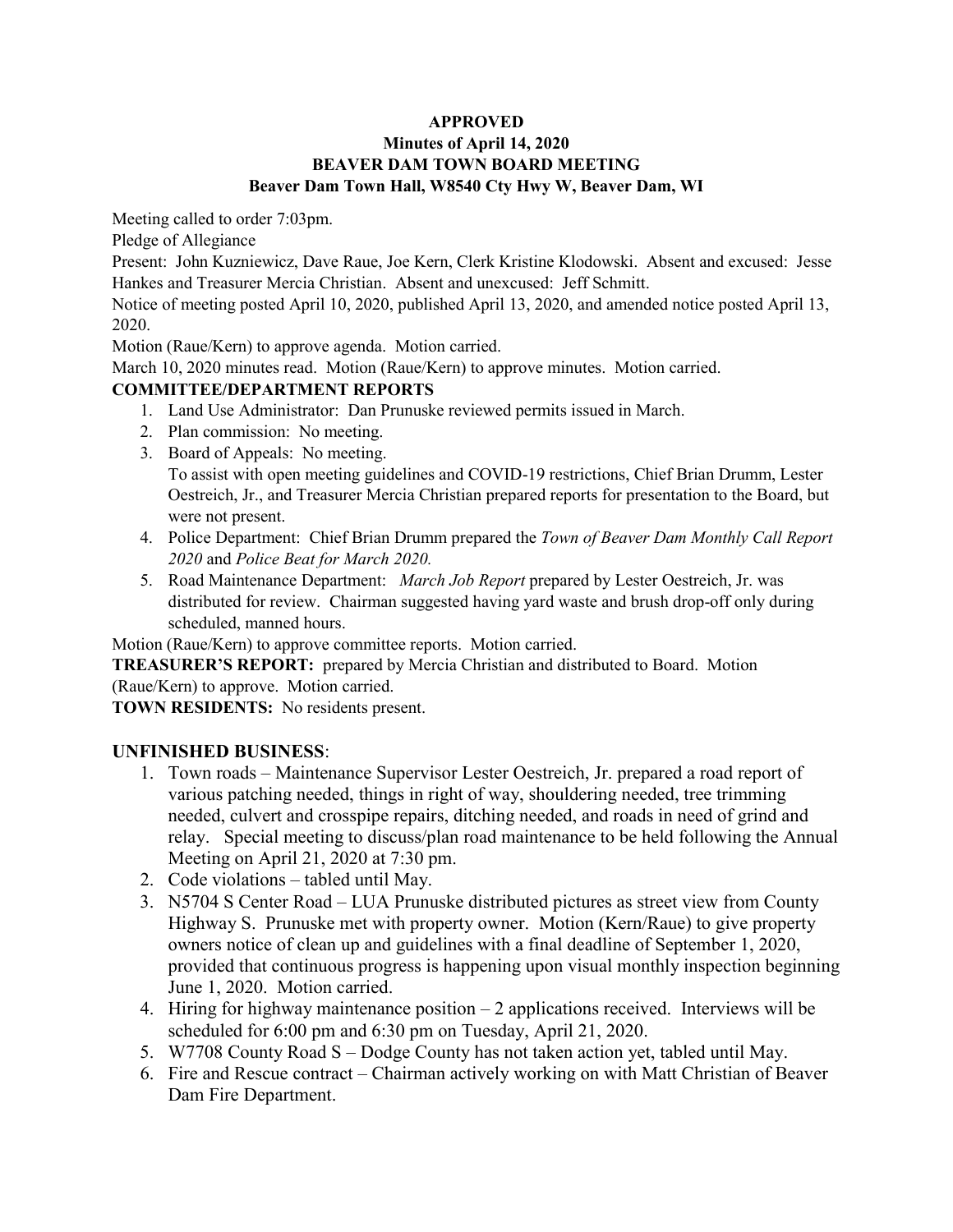7. Department of Revenue denial of referendum/levy limit increase – Chairman reviewed changes in State Statutes regarding previous denial and has contacted Town's attorney for an appeal.

## **NEW BUSINESS:**

No new business.

**CLERKS REPORT:** Clerk distributed proposed Ordinance 2020-1 Relating to Confidentiality of Income and Expense Records in preparation for Board of Review. Clerk bought breakfast, lunch, and dinner for the election inspectors on April 7, 2020 and asked the Board for consideration for reimbursement. Board approved.

**CORRESPONDENCE** & Information received by Chairman and/or Town Officers:

PAYMENT OF BILLS: Total bills presented: \$39,340.99. Motion (Kern/Kuzniewicz) to approve. Motion carried.

Motion (Kern/Raue) to adjourn 8:27 pm. Motion carried.

Respectfully Submitted,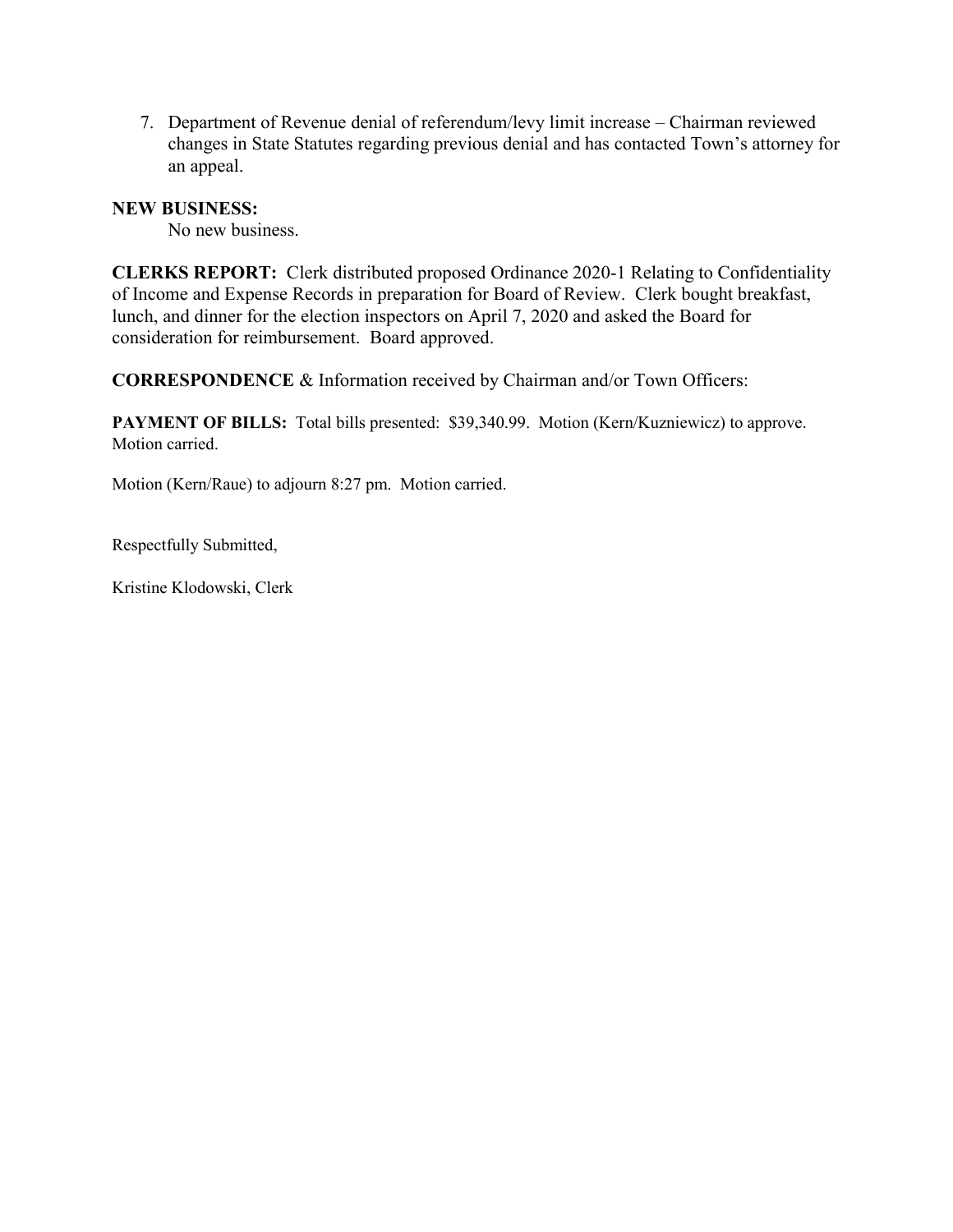### **APPROVED Minutes of April 21, 2020 BEAVER DAM TOWN BOARD SPECIAL MEETING Beaver Dam Town Hall, W8540 Cty Hwy W, Beaver Dam, WI**

Meeting called to order 6:00 pm.

Present: Chairman John Kuzniewicz, David Raue, Joe Kern, Clerk Kristine Klodowski. Absent: Jeff Schmitt, Jesse Hankes.

Notice of meeting posted April 20, 2020.

Board interviewed applicants for the Highway Maintenance Supervisor position.

Discussion.

Motion (Kern/Kuzniewicz) to offer the position to Matthew Mullin, upon completion of a successful background check, pre-employment physical, and drug test, with a one year probationary period, with the ability to reassess position if need be. Discussion. Motion carried.

Motion (Kern/Raue) to adjourn 7:18 pm. Motion carried.

Respectfully Submitted,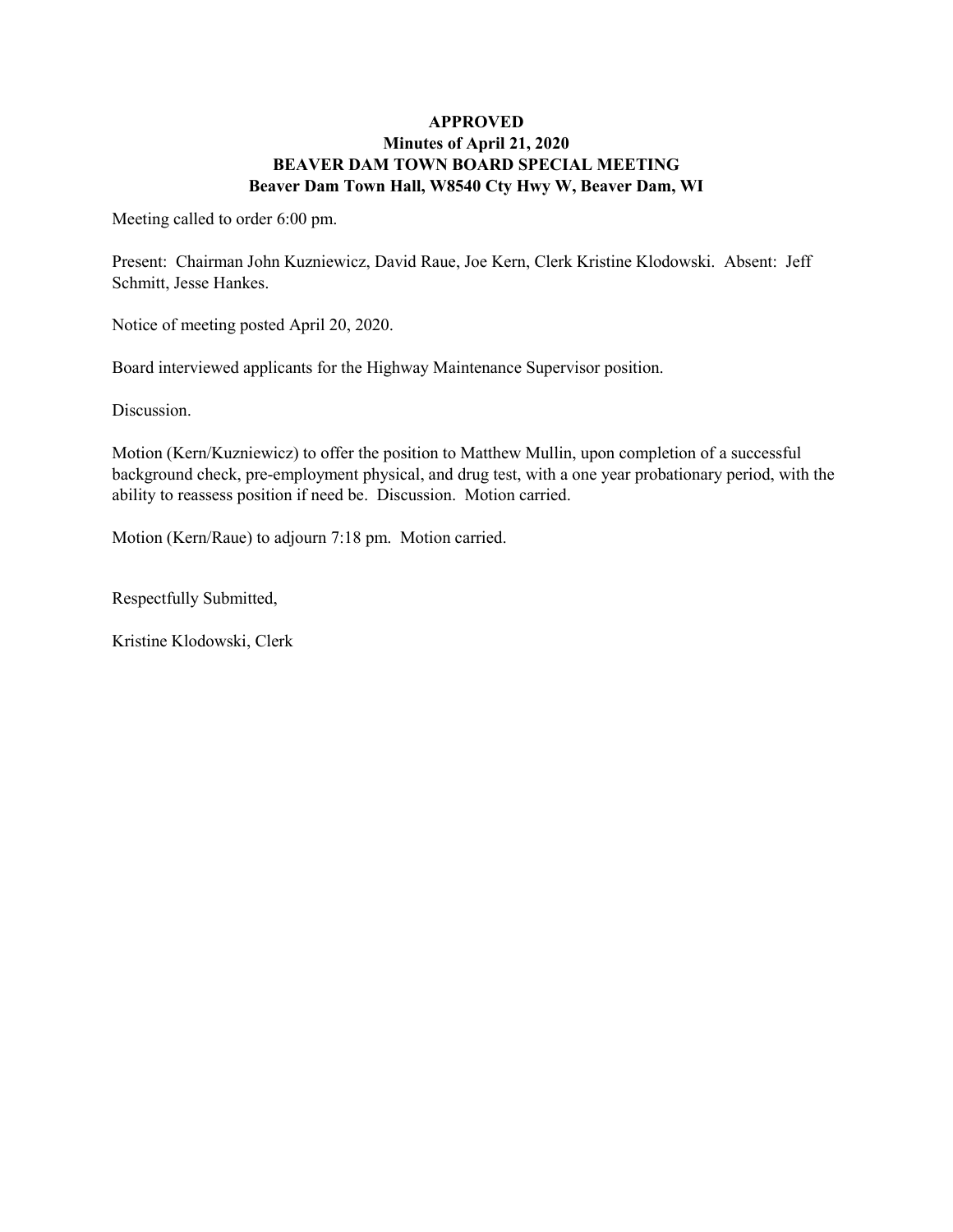### **APPROVED Minutes of April 21, 2020 BEAVER DAM TOWN BOARD SPECIAL MEETING Beaver Dam Town Hall, W8540 Cty Hwy W, Beaver Dam, WI**

Meeting called to order 7:38 pm.

Present: Chairman John Kuzniewicz, David Raue, Joe Kern, Clerk Kristine Klodowski. Absent: Jeff Schmitt, Jesse Hankes.

Notice of meeting posted April 20, 2020.

Board discussed current road conditions and planned proposed projects. Discussion.

Motion (Kern/Raue) to bid the following 2020 road projects: grind, relay, and any additional necessary work Danielle Drive, Patrick Place, Iron Road, and Beaverland Parkway, and to replace culverts on Prospect Road. Motion carried. Chairman will have the bid description prepared for publication.

Motion (Raue/Kern) to adjourn 8:19 pm. Motion carried.

Respectfully Submitted,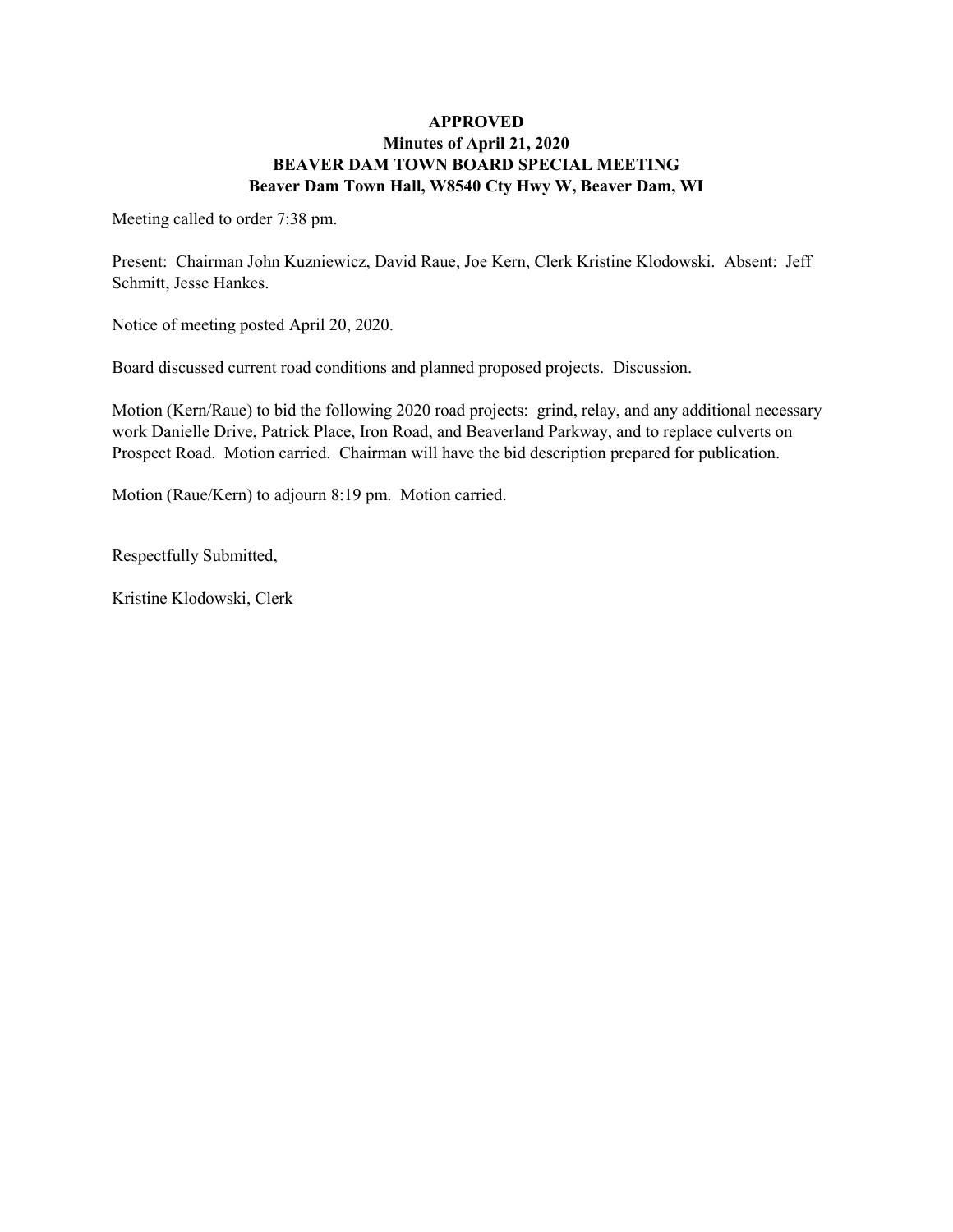# **APPROVED Minutes of April 21, 2020 ANNUAL ELECTOR MEETING Beaver Dam Town Hall, W8540 Cty Hwy W, Beaver Dam, WI**

Meeting called to order 7:20 pm.

Present: John Kuzniewicz, Dave Raue, Dan Prunuske, Joe Kern, Kristine Klodowski.

Notice of meeting posted April 8, 2019 and published April 15, 2019.

Minutes of April 16, 2019 Elector meeting were read. Motion (Prunuske/Kern) to accept the minutes as read. Motion carried.

2019 Town of Beaver Dam Financial Statement presented. Motion (Raue/Kern) to approve 2019 Financial Report presented. Motion carried.

Motion (Prunuske/Klodowski) to hire Town officers as employees of the Town at the going rate for worked employed at. Motion carried.

Clerk Kristine Klodowski administered the Oath of Office to David Raue for Town of Beaver Dam Supervisor 3.

Motion (Raue/Prunuske) to adjourn 7:33 pm. Motion carried.

Respectfully Submitted,

Kristine Klodowski, WCMC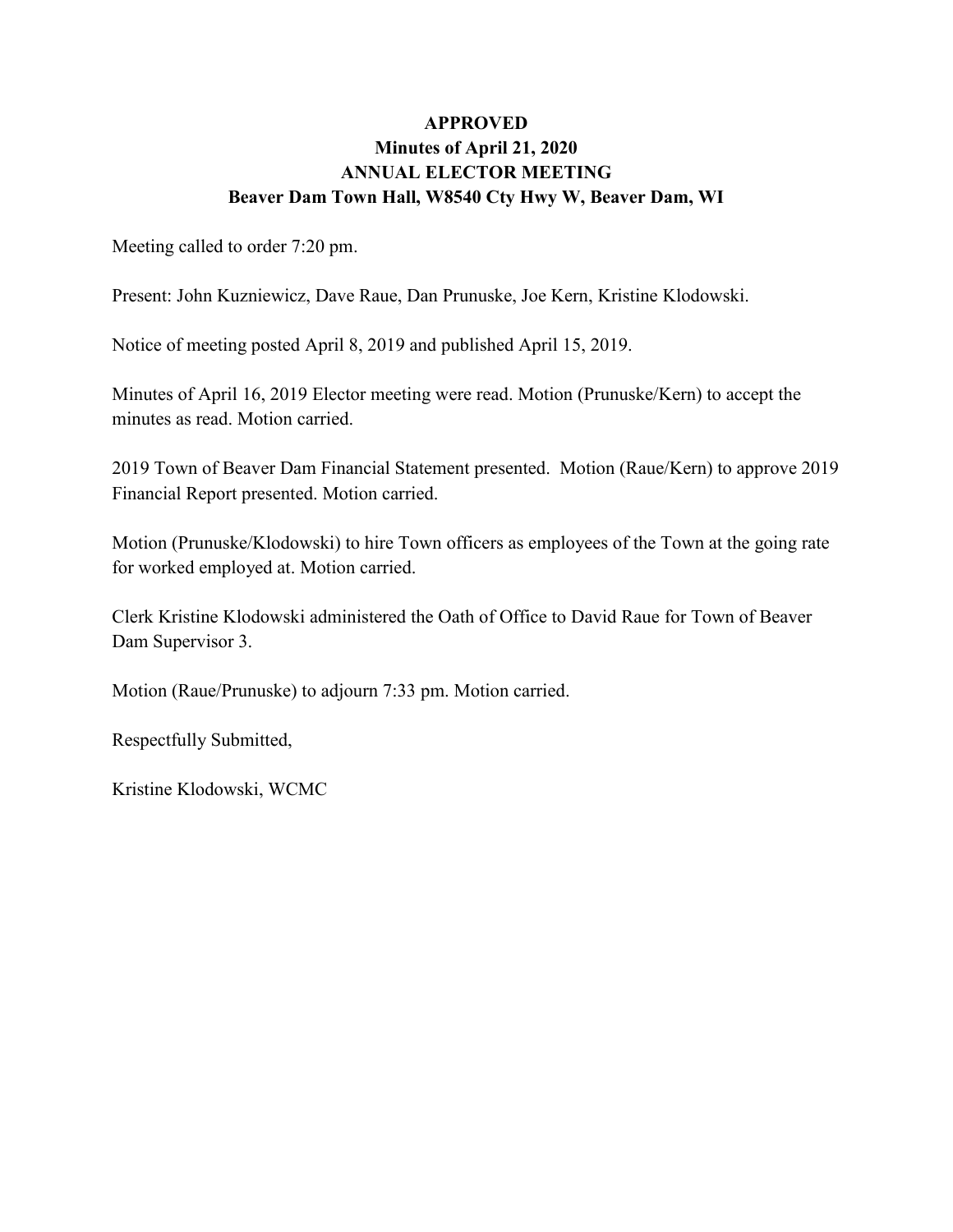### **APPROVED Minutes of May 12, 2020 BEAVER DAM TOWN BOARD MEETING Beaver Dam Town Hall, W8540 Cty Hwy W, Beaver Dam, WI**

Meeting called to order 7:03pm.

Pledge of Allegiance

Present: Chairman John Kuzniewicz, Dave Raue, Clerk Kristine Klodowski, Treasurer Mercia Christian. Jeff Schmitt arrived at 7:10 pm. Absent: Joe Kern and Jesse Hankes.

Notice of meeting posted May 11, 2020, published May 11, 2020.

Motion (Schmitt/Raue) to approve agenda allowing the chairman to go out of order to efficiently conduct the meeting. Motion carried.

April 14, 2020 minutes read. Motion (Raue/Schmitt) to approve minutes. Motion carried.

April 21, 2020 (1) minutes read. Motion (Raue/Schmitt) to approve minutes. Motion carried.

April 21, 2020 (2) minutes read. Motion (Raue/Schmitt) to approve minutes. Motion carried.

## **COMMITTEE/DEPARTMENT REPORTS**

- 1. Land Use Administrator: Dan Prunuske reviewed permits issued in April.
- 2. Plan commission: No meeting.
- 3. Board of Appeals: No meeting.
- 4. Police Department: Chief Brian Drumm prepared the *Town of Beaver Dam Monthly Call Report 2020* and *Police Beat for April 2020* and they were distributed to the Board.
- 5. Road Maintenance Department: *April Job Report* prepared and reviewed by Lester Oestreich, Jr. Oestreich also mentioned Air Care's maintenance visit revealed shop furnace will need a heat exchanger.

Motion (Raue/Schmitt) to approve committee reports. Motion carried.

**TREASURER'S REPORT:** Mercia Christian reviewed. Motion (Raue/Schmitt) to approve. Motion carried.

**TOWN RESIDENTS:** Scott Krenz, owner of Martial Arts America on Plaza Drive, present. Landlord John Henry present. Received a variance in 2017 for a martial arts studio. Krenz received notice from LUA Prunuske regarding "daycare" business for day camp. Krenz stated they are not a daycare and are not licensed as such and they are operating under standard martial arts studio procedures. Prunuske stated Krenz is in an industrial district and daycare, day camp, etc. is not allowable or conditionally allowable. Discussion. Krenz stated every program is martial arts based. Discussion. Board will place on June meeting agenda.

## **NEW BUSINESS:**

1. Request from Mike Kuzniewicz, Bayside Supper Club, liquor licensing fees for 2020/2021 due to COVID 19 – Mike Kuzniewicz present. Has been ordered closed, with limited carryout availability for some of the license holders in the Town, for 70 days due to COVID-19. Kuzniewicz present on behalf of all 9 license holders, and reviewed what some other municipalities have done. Discussion. Chairman needs to abstain from voting; therefore, request is tabled to June.

## **UNFINISHED BUSINESS**:

1. Town roads – Chairman has not prepared bid description as stated at April 21, 2020 meeting. Instead, Chairman distributed his recommendations for borrowing and road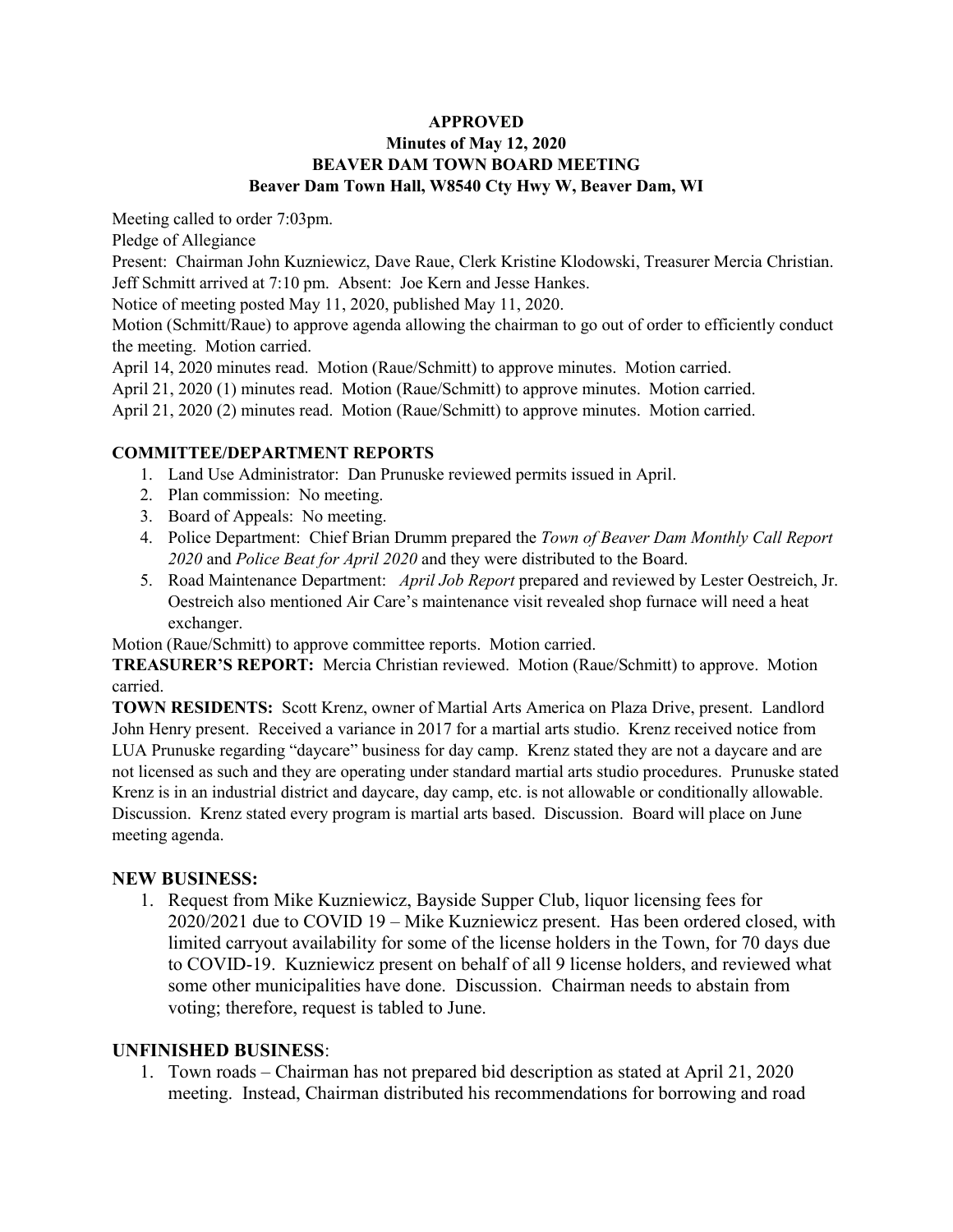work he thinks should be done. Schmitt inquired who would be preparing all of the specs. Lengthy discussion. Board will table until special meeting to be held on Thursday, May 14, 2020 at 7:00 pm.

- 2. Code violations Chairman had asked attorney Paul Uttech to prepare a court injunction to remove Steiner's pillars on Beier Hill; however, no action has yet been taken. The Clerk will follow up with the attorney.
- 3. N5704 S Center Road LUA Prunuske issued notice to property owners for clean-up of property, and guidelines, with a final deadline of September 1, 2020, provided that continuous progress is happening upon visual monthly inspection beginning June 1, 2020.
- 4. Hiring for highway maintenance position Board offered the position to Matthew Mullin and he turned down the opportunity. Motion (Raue/Schmitt) to offer position to candidate Randy Yerges. Motion carried.
- 5. W7708 County Road S Dodge County has not taken action yet, so Town will wait on them.
- 6. Fire and Rescue contract Chairman has been back and forth on phone putting things together and indicated there is time to get that done.
- 7. Department of Revenue denial of referendum/levy limit increase Nothing to report.

# **NEW BUSINESS:**

- 2. Ordinance 2020-1 Relating to Confidentiality of Income and Expense Records Discussion. Motion (Kuzniewicz/Raue) to approve. Motion carried.
- 3. Woodland Drive speed bumps Discussion. Tabled.
- 4. Amend 2020 Budget was addressed in "town roads" when Chairman recommended increase borrowing amount.

**CLERKS REPORT:** Clerk distributed insurance quotes for 2020/2021. Board will add the insurance to the special meeting agenda on Thursday, May 14, 2020. Clerk asked to spend \$40 to take the *UW-Extension Alcohol Beverage Regulation and Licensing*, Parts 1 & 2. Motion (Raue/Schmitt) to approve. Motion carried.

**CORRESPONDENCE** & Information received by Chairman and/or Town Officers:

**PAYMENT OF BILLS:** Total bills presented: \$39,340.99. Motion (Schmitt/Raue) to approve. Motion carried.

Motion (Raue/Schmitt) to adjourn 9:03 pm. Motion carried.

Respectfully Submitted,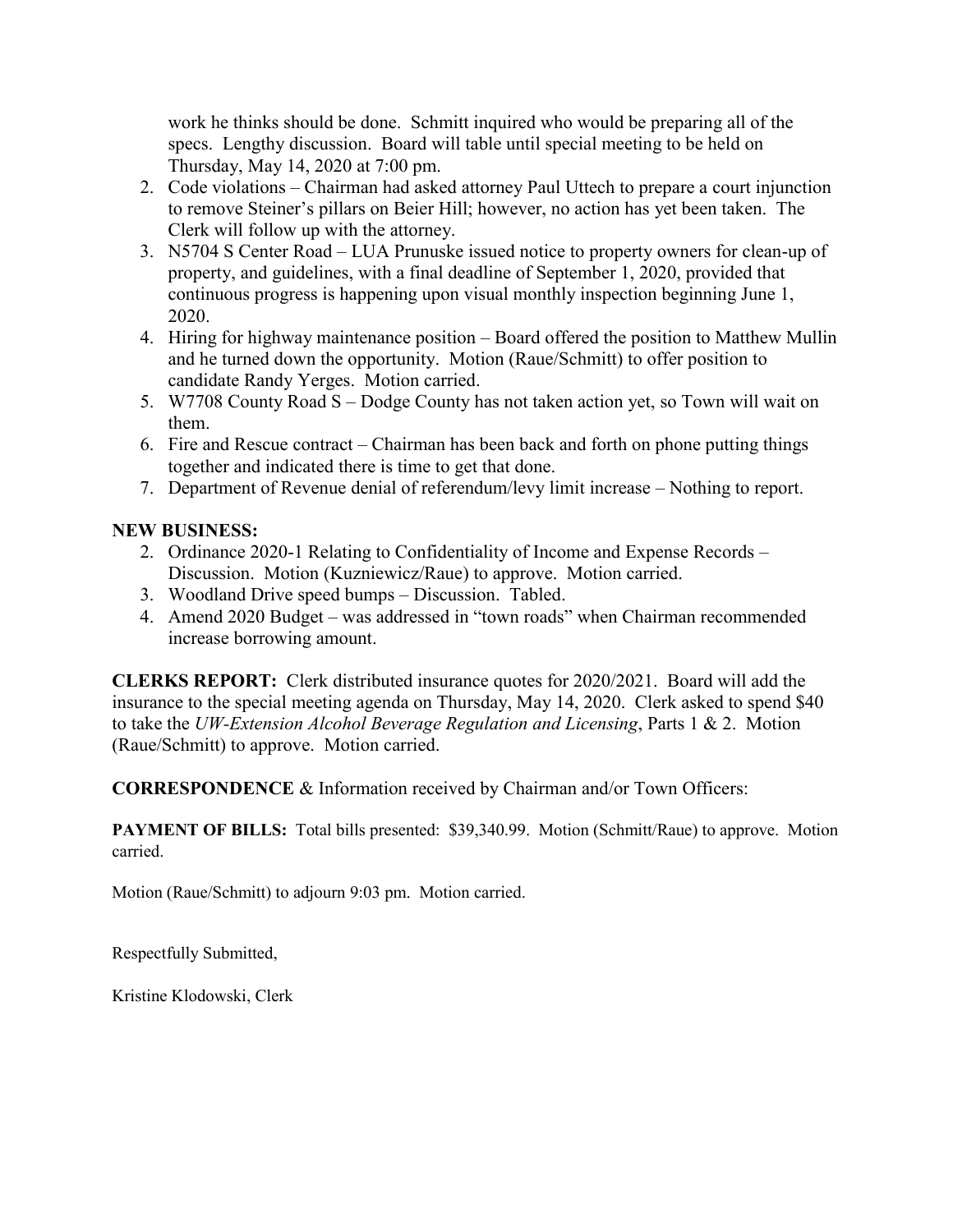### **APPROVED Minutes of May 14, 2020 BEAVER DAM SPECIAL TOWN BOARD MEETING Beaver Dam Town Hall, W8540 Cty Hwy W, Beaver Dam, WI**

Meeting called to order 7:00 pm.

Present: Chairman John Kuzniewicz, Jeff Schmitt, Dave Raue, and Joe Kern. Absent: Jesse Hankes (excused).

Notice of meeting posted May 13, 2020.

Motion (Kern/Raue) to approve agenda. Motion carried.

### **NEW BUSINESS:**

- 1. Insurance 2020/2021 Coverage from Rural Mutual and Horton Group were distributed to the Board for their review. Discussion. Motion (Kern/Raue) to award insurance coverage to Horton based on their quote. Motion carried.
- 2. June Meeting Date The Chairman is unable to attend the regularly scheduled monthly meeting on June 9, 2020. By consensus meeting will be June 17, 2020 at 7:00 pm.

## **UNFINISHED BUSINESS**:

- 1. Request form Mike Kuzniewicz, Bayside Supper Club, on behalf of all Class B license holders, liquor licensing fees for 2020/2021 due to COVID-19 – Discussion. Motion (Kern/Raue) to roll back license fees to the State required minimum, plus background check costs, for the license period July 1, 2020 through June 30, 2021 only. Motion carried.
- 2. Town roads Chairman has not prepared bid description as stated at April 21, 2020 meeting. Instead, Chairman would like to increase borrowing and have additional road work completed in 2020. Discussion. Motion (Kern/Raue) to borrow up to \$2,000,000 over a 10 year payback to pay for road improvements per the following list of potential and desired road improvement projects. Discussion. Motion carried.
- 3. Amend 2020 Budget No action taken. Tabled until financial arrangements are finalized.

Motion (Kern/Raue) to adjourn 7:55 pm. Motion carried.

Respectfully Submitted,

Jeffrey C. Schmitt, Secretary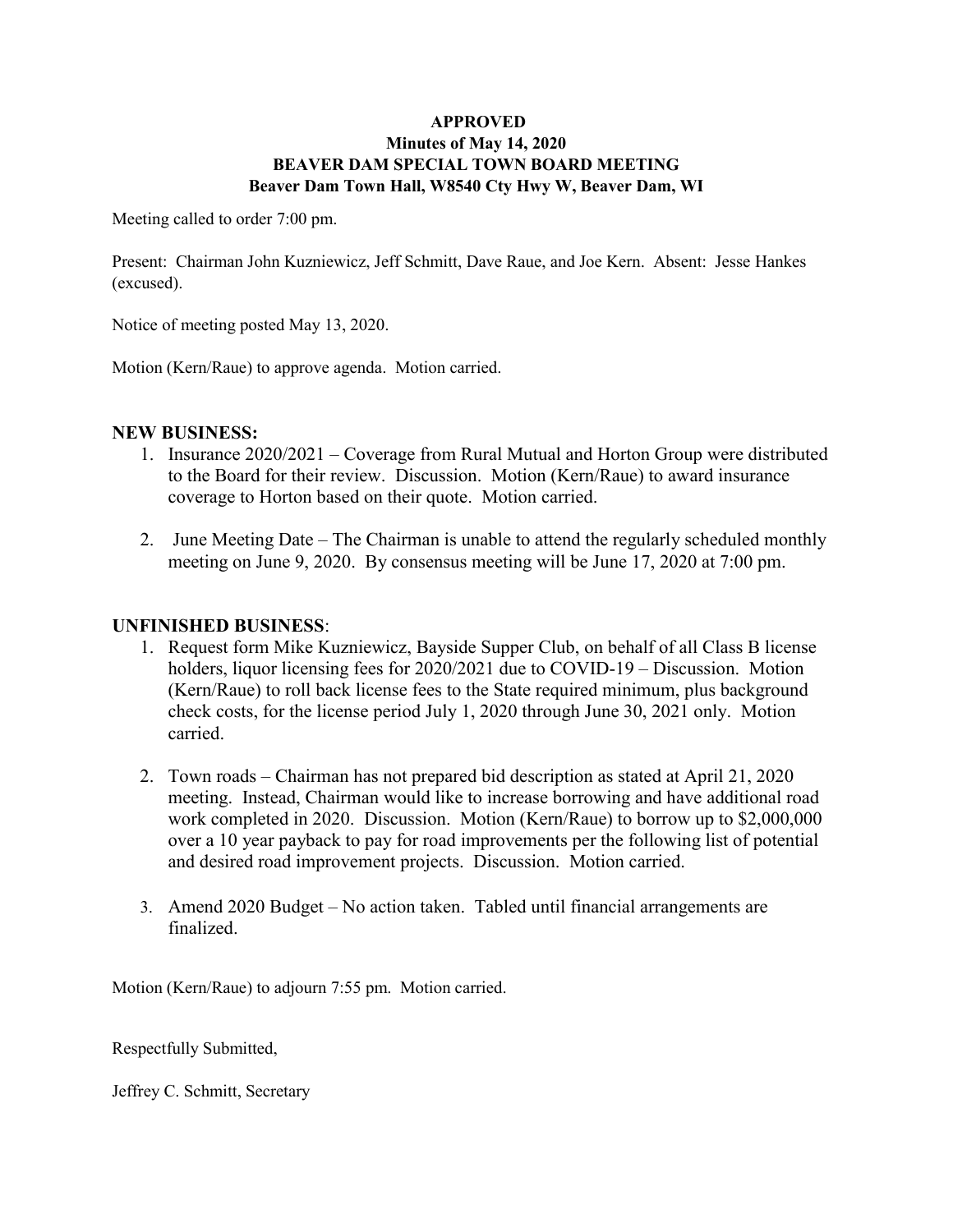### **APPROVED Minutes of June 17, 2020 BEAVER DAM TOWN BOARD MEETING Beaver Dam Town Hall, W8540 Cty Hwy W, Beaver Dam, WI**

Meeting called to order 7:03pm.

Pledge of Allegiance

Present: Chairman John Kuzniewicz, Jeff Schmitt, Dave Raue, Joe Kern, Treasurer Mercia Christian, Clerk Kristine Klodowski. Jeff Schmitt arrived at 7:19 pm. Absent: Jesse Hankes. Notice of meeting posted June 11, 2020, published June 16, 2020.

Chairman opened the public hearing on the liquor license applications for the 2020/2021 licensing year. Clerk reviewed Liquor License renewal applicants. Treasurer indicated Mr. Madison's, LLC is delinquent on personal property tax. Motion (Kern/Raue) to approve liquor license renewals provided all fees to the Town are current. Motion carried.

Clerk presented list of Operator's License applicants. Motion (Kern/Raue) to approve all pending completion of a successful background check. Motion carried.

Beaver Dam Conservationist, Inc. applied for a Class B Combination license. The Town has one available with the closing of John's Bar, LLC. Richard Leistikow, Beaver Dam Conservationist, Inc. present. Motion (Kern/Raue) to approve. Motion carried.

Motion (Raue/Kern) to approve agenda allowing the Chairman to go out of order to efficiently conduct the meeting. Motion carried.

May 12, 2020 minutes read. Motion (Raue/Kern) to approve minutes. Motion carried.

May 14, 2020 minutes read. Motion (Kern/Kuzniewicz) to add under Unfinished Business, Item #1 correct approve minutes. Motion carried.

## **COMMITTEE/DEPARTMENT REPORTS**

- 1. Land Use Administrator: Land Use Administrator Dan Prunuske reviewed permits issued in May 2020.
- 2. Plan commission: No Meeting.
- 3. Board of Appeals: Granted an exception for W8062 Brookwood Road to place an additional garage in front of the house.
- 4. Police Department: Chief Brian Drumm reviewed *Town of Beaver Dam Monthly Call Report 2019* and *Police Beat* for May 2019*.* Chief Drumm was contacted by a resident at W7892 Prospect Road requesting a "Children at Play" sign on Prospect. Chief hired Cheryl Kotek to replace Holly Buchda as the police clerk. Rich Dahl is retiring from the BDPD, and will continue to work part-time for the Town provided he maintains his training as expected.
- 5. Road Maintenance Department: Lester Oestreich, Jr. introduced his replacement, Randy Yerges. Oestreich reviewed the *May Job Report.* Oestreich thanked Joe Kern, David Raue, Randy Yerges, and Russell Linde for their assistance and work with Dumpster Day on June 13, 2020. Asked to order to 30 yard dumpsters for amount of brush in parking lot or have K  $\&$  B come and chip pile. Schmitt will talk to City about assistance.

Motion (Raue/Kern) to approve committee reports. Motion carried.

**TREASURER'S REPORT:** given by Mercia Christian. Motion (Kern/Raue) to approve. Motion carried.

**TOWN RESIDENTS:** None. **UNFINISHED BUSINESS:**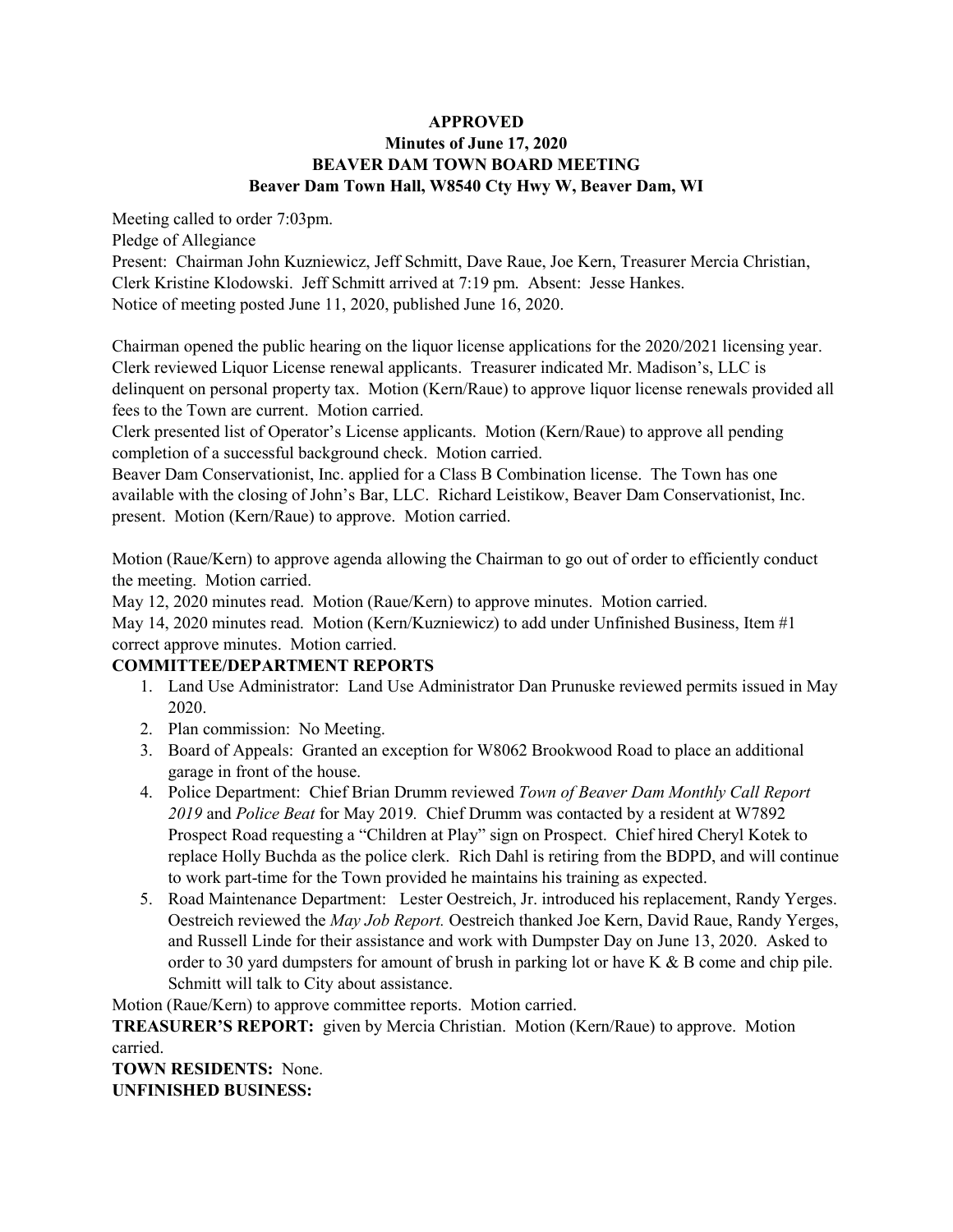- 1. Town Roads representatives from Kartechner Brothers present indicating that specs are needed for road bids. Discussion about qualification for DOT projects, bid bond, and performance and payment bond. Motion (Kern/Raue) to make an addendum to remove DOT requirement and add in performance bond and payment bond. Motion carried.
- 2. Code Violations discussion about lack of progression on Court action for pillars in ROW on Beier Hill. Chairman will contact Attorney Paul Uttech to request a final bill and let him know the Town will be hiring a new attorney. Chairman informed Clerk she was not doing her job as she did not provide the Board with the April minutes, May minutes, and June agenda prior to the June monthly meeting.
- 3. N5704 S Center Rd Inspection LUA Prunuske indicated progress has been made and shared that a lot has been moved, but has been moved to the back yard. Chief Drumm sent a letter regarding the junk motor vehicles.
- 4. W7708 County Road S -
- 5. Fire and Rescue Contract Chairman Kuzniewicz will not be present for June 18, 2020 meeting. Lengthy discussion.
- 6. Woodland Drive Speed Bumps Discussion. Motion (Kern/Schmitt) to install 3-way stop sign at Forest Park Road and Woodland Drive, approach City to ask them to do it on their/the developer side and if they do not agree, Town to install speed bumps and/or stop sign at the end of Woodland Drive. Motion carried. Prunuske noted Board will need to adopt the Ordinance.

## **NEW BUSINESS:**

- 1. Martial Arts America Discussion. Motion (Raue/Kern) to allow Martial Arts America to continue with current day camp operations as it is in compliance with their current Condition Use Permit. Meets requirement of variance
- 2. Road striping Discussion. No action taken.

**CLERK'S REPORT:** Clerk contacted Associated Appraisal, following Board of Review, for information about municipality wide assessment in  $2022$  and will have information for July meeting.

**CORRESPONDENCE** & Information received by Chairman and/or Town Officers. Chairman has received multiple calls from Tradewinds Circle regarding water in ditch.

**PAYMENT OF BILLS:** Total bills presented: \$67,574.76. Motion (Kern/Schmitt) to approve bills in the amount of \$67,574.76. Motion carried.

Discussion about continuing with current attorney. Motion (Kern/Schmitt) recommends continuing with current attorney and reevaluate the situation at the end of 2020. Motion (Kern/Schmitt)

Motion (Raue/Kern) to adjourn 9:05 pm. Motion carried.

Beaver Dam Town Board Meeting Tuesday, July 14, 2020 at 7:00pm

Respectfully Submitted,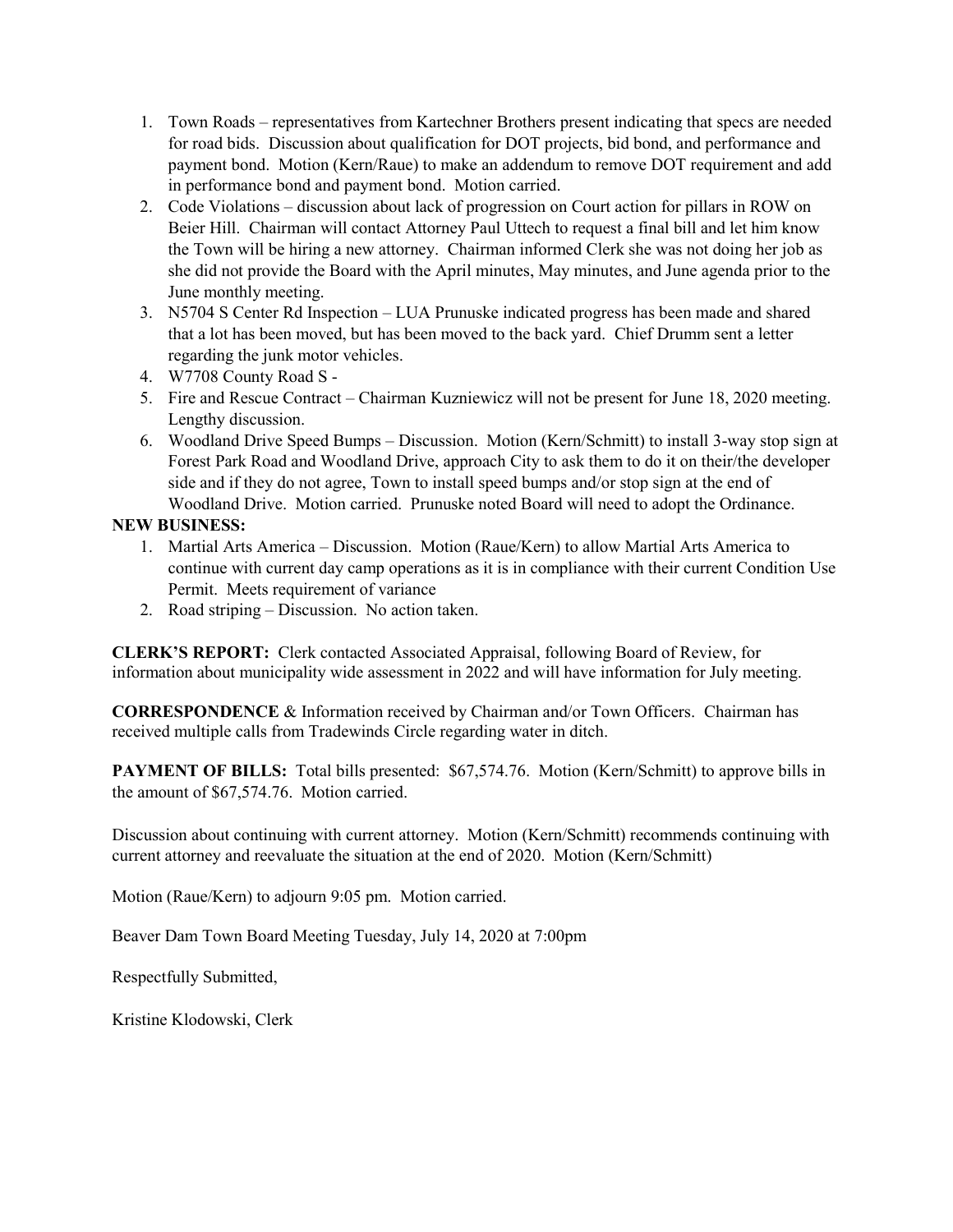## **Minutes of July 14, 2020 BEAVER DAM TOWN BOARD MEETING Beaver Dam Town Hall, W8540 Cty Hwy W, Beaver Dam, WI**

Meeting called to order 7:02 pm.

Pledge of Allegiance

Present: Chairman John Kuzniewicz, Jesse Hankes, Dave Raue, Treasurer Mercia Christian, Clerk Kristine Klodowski. Absent: Jeff Schmitt, Joe Kern.

Notice of meeting posted July 9, 2020 and published July 13, 2020.

June 17, 2020 minutes read. Motion (Raue/Hankes) to approve minutes with correct bill payment amount to be verified. Motion carried.

Motion (Raue/Kern) to adopt agenda allowing the Chairman to go out of order to efficiently conduct the meeting. Motion carried.

## **COMMITTEE/DEPARTMENT REPORTS**

- 1. Land Use Administrator: Dan Prunuske reviewed the permits issued in June 2020.
- 2. Plan commission: Granted a CUP to Gerber on Beaverland Parkway to allow addition of used car sales from the property. Recommended and implemented a change to the comprehensive plan, a rezone, and a certified survey to divide 2 acre parcel.
- 3. Board of Appeals: Granted variance to Neuman Pools to place a ground sign in setback area right up to the right of way on Beaverland Parkway. Delayed action on proposed subdivision of a lot on Brainbridge Court.
- 4. Police Department: Chief Brian Drumm reviewed *Town of Beaver Dam Monthly Call Report 2020* and *Police Beat for June 2020.* Individual on Niblick Road has been cited twice for allowing a dog to run at large.
- 5. Road Maintenance Department: Randy Yerges reviewed the *June 2020 Job Report.* Gene's Tires will be closing July 31, 2020; however, another buyer/owner will continue running it. Resident on Oak Ridge Drive complained about dead tree in right of way of Town, which Board determined to be 66'. Mrs. Bobholz contacted Randy regarding cables being cut on Hillendale Parkway. Randy indicated all of the lines were marked prior to ditching. Also commented on quantity of brush being a problem. Discussion.

Motion (Raue/Kern) to approve committee reports. Motion carried.

**TREASURER'S REPORT:** given by Mercia Christian. Motion (Raue/Schmitt) to approve. Motion carried.

**TOWN RESIDENTS:** Earl Voigt inquired about when driveways will be moved at the end of Thompson Road that were going to be moved in Spring. Prunuske will follow up with owner, Josh Coffey. Bob Tietz, spoke on behalf of neighboring resident Steve Duckett's complaint about Geddeis's property next door and Krause property on east side.

# **UNFINISHED BUSINESS**:

- 1. Town roads nothing to address.
- 2. Code violations Beier Hill columns Attorney told Chairman that when Court system was closed down, they were not taking anything in. Chairman indicated attorney has since filed Order of Removal with Court.
- 3. N5704 S Center Rd inspection LUA Prunuske updated that it looks better from road, but still a lot of junk around, including new items.
- 4. W7708 County Road S no update.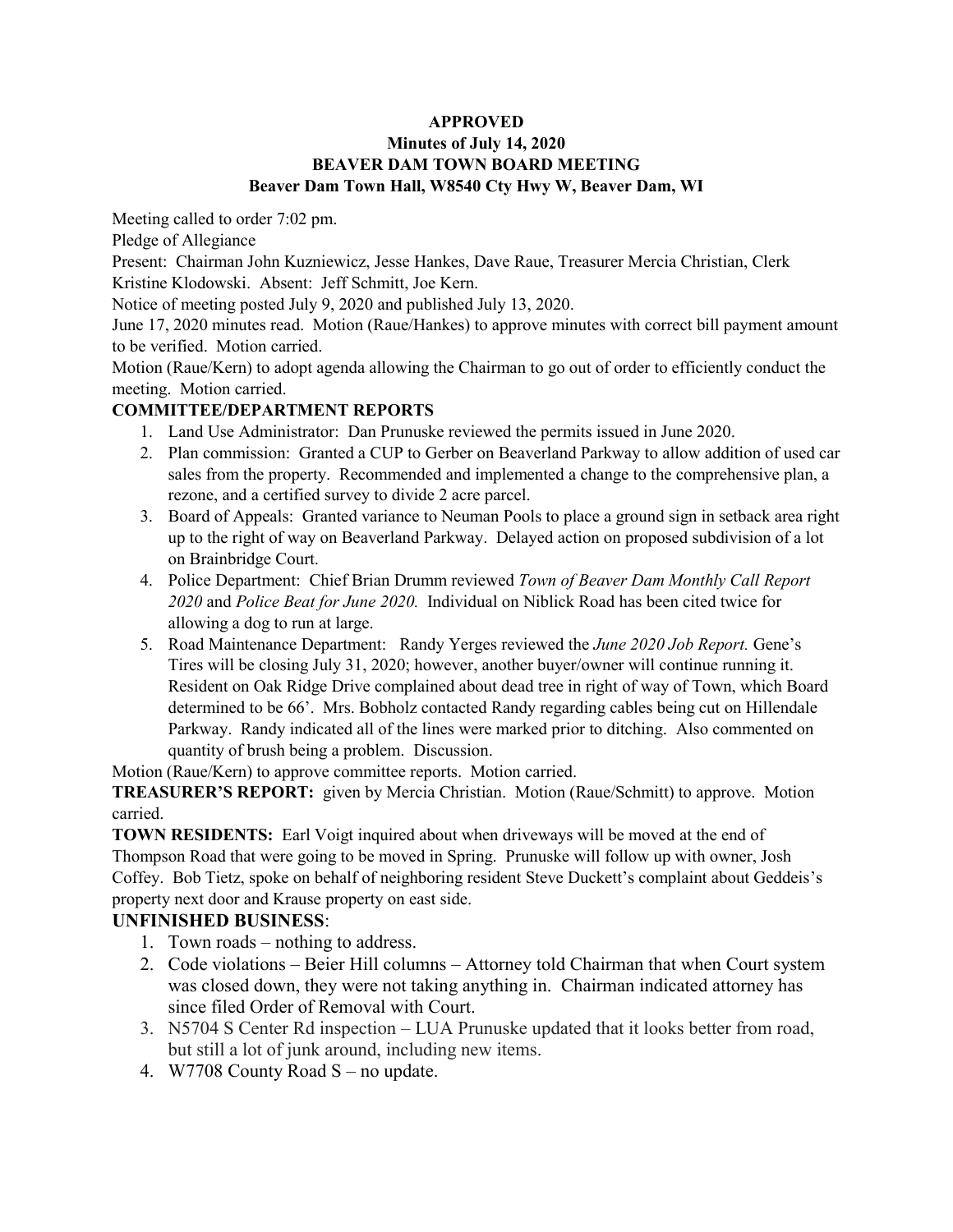- 5. Fire and Rescue contract Chairman spoke with Deputy Chief Matt Christian and Christian has been busy due to vacations.
- 6. Woodland Drive Ordinance Chairman is working with attorney on and Motion (Kern) to approve leaving 3-way stop in place, allowing the Town to have the right to enact stopno-go lights if they feel it is a safety detriment to Town residents or dictated by traffic flow that may cause that. Discussion. Kern withdrew motion. Schmitt noted that this issue was decided at the June meeting.
- 7. Road striping Chairman indicated he will look at after roads are done.
- 8. 2020 Road Bids Chairman distributed bid packet prepared by Jason Laue, MSA. Discussion. Motion (Kern to approve bids with addition/change to

# **NEW BUSINESS:**

- 1. Dodge County Sheriff's Department Community Oriented Policing Program Deputy (and resident) Chad Haase introduced Community Oriented Policing Program where the Dodge County Sheriff's Department assigning deputies to be liaisons for Sheriff's Department with each municipality to work more closely together.
- 2.  $6<sup>th</sup> Gear$ , LLC Joel Posthuma present and hosting an event August 8, 2020 with three bands during the day starting at 2:00 pm and done at 9:00 pm. Discussion. Motion (Kern/Raue) upon approval through insurance for liability and with restrictions that Mr. Posthuma notify residents on Thompson Road, pick-up barricades from Town, place and remove barricades, and notify Dodge County Emergency Services. Discussion. Schmitt would like to see a written permit that would allow the compliance elements to be noted. Kern/Raue to withdraw motion on the floor. Motion (Kern/Raue) to look into permitting, through the Town's Association or through Town's attorney, make sure that is put together so we can have that aspect, information to emergency services and whatever else we need to so process can move forward, upon completion of ensuring liability it taken care of through current insurance carrier, then Mr. Posthuma notify residents on Thompson Road, pick-up barricades from Town, place and remove barricades, and notify Dodge County Emergency Services. Board will have answers by Tuesday, July 21, 2020.
- 3. Zimmerman Subdivision drainage issues resident Jeff Wolf present and reviewed Plan Commission minutes of August 29, 2011 and Plan Commission minutes of October 24, 2011 and December 14, 2011. No action was taken to date. Resident Ken Ferstl also present. Wolf expressed concern for watershed and run off. Schmitt indicated he felt a lot of residents create their own problem with driveways pitched from the road to the house. Residents are concerned about current size of culverts and the inability to move the water away and that there are lots under water with significant rain. Would like to see 2-24" culverts replaced by 2-36" culverts. Discussion. LUA Prunuske shared Plan Commission originally rejected land division to water issue, BOA overruled Plan Commission and allowed land division; however, applicant did not act on Board's overturning within 1 year; therefore, it lapses. Came back to BOA and Board was reluctant to overrule due to current drainage issue and making a bad situation worse. Discussion. LUA Prunuske reviewed procedure for a special assessment to those that would benefit from additional drainage work. Lengthy discussion. No action taken.
- 4. W9657 Rose Circle Chairman received a call from resident about cattails in Town ditch.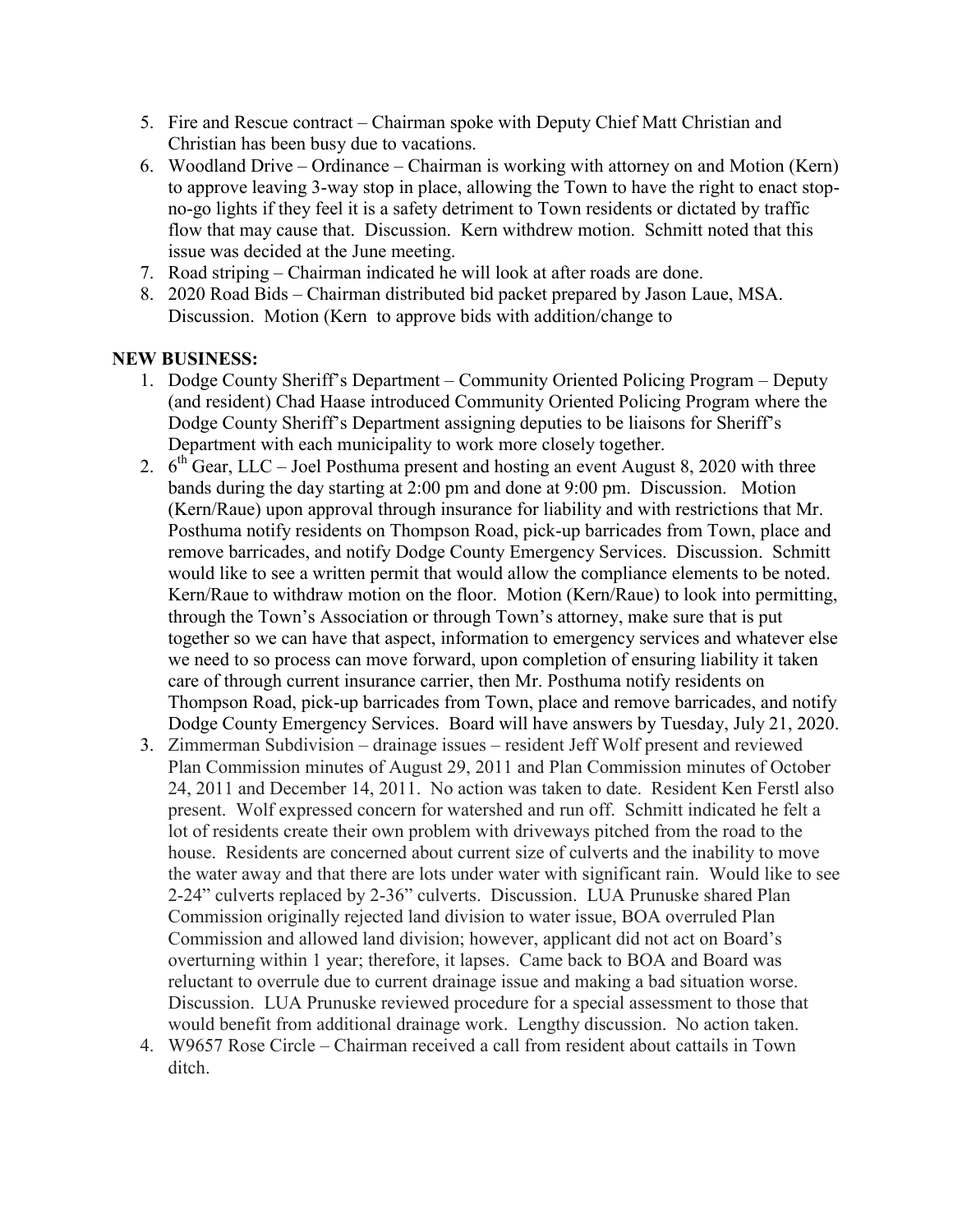- 5. City Project Prospect Road Chairman Kuzniewicz confirmed Board members received email Kuzniewicz sent to them and stated City's project of Prospect Road ow has the City asking the Town to share in 1/3 of the cost of project. Discussion. Todd Janssen from the City of Beaver Dam present. City will put together new proposal for Town to include grind and relay 11' of road and 2' of shoulder. Chairman complimented Janssen on his communication with the Town.
- 6. Farwell Road Chairman has received phone calls about speeding and Chairman wants speed bumps. Motion (Kern/Kuzniewicz) to purchase 4 speed bumps for Farwell to be installed each spring and removed in the fall. Motion carried.
- 7. Plan Commission recommendation to rezone a 2+/- acre part of Parcel 004-1114-0231- 001 on State Highway 33 from A-2 Agricultural to C-1 Commercial as shown on Exhibit 1 – Mark Tomashek, New Frontier Land Surveying present with property owner. Discussion. Motion (Schmitt/Kern) to approve. Motion carried.

C**LERKS REPORT:** Operator's Licenses – Jana L Mlomo, Lesli K Narr, Raven M Whisper Motion (Kuzniewicz/Raue) to approve upon completion of a successful background check. Motion carried.

**CORRESPONDENCE** & Information received by Chairman and/or Town Officers.

**PAYMENT OF BILLS:** Total bills presented: \$47,276.99. Motion (Kern/Schmitt) to approve. Motion carried.

Motion (Kern/Schmitt) to adjourn 9:41 pm. Motion carried.

Beaver Dam Town Board Meeting Tuesday, August 4, 2020 at 7:00 pm.

Respectfully Submitted,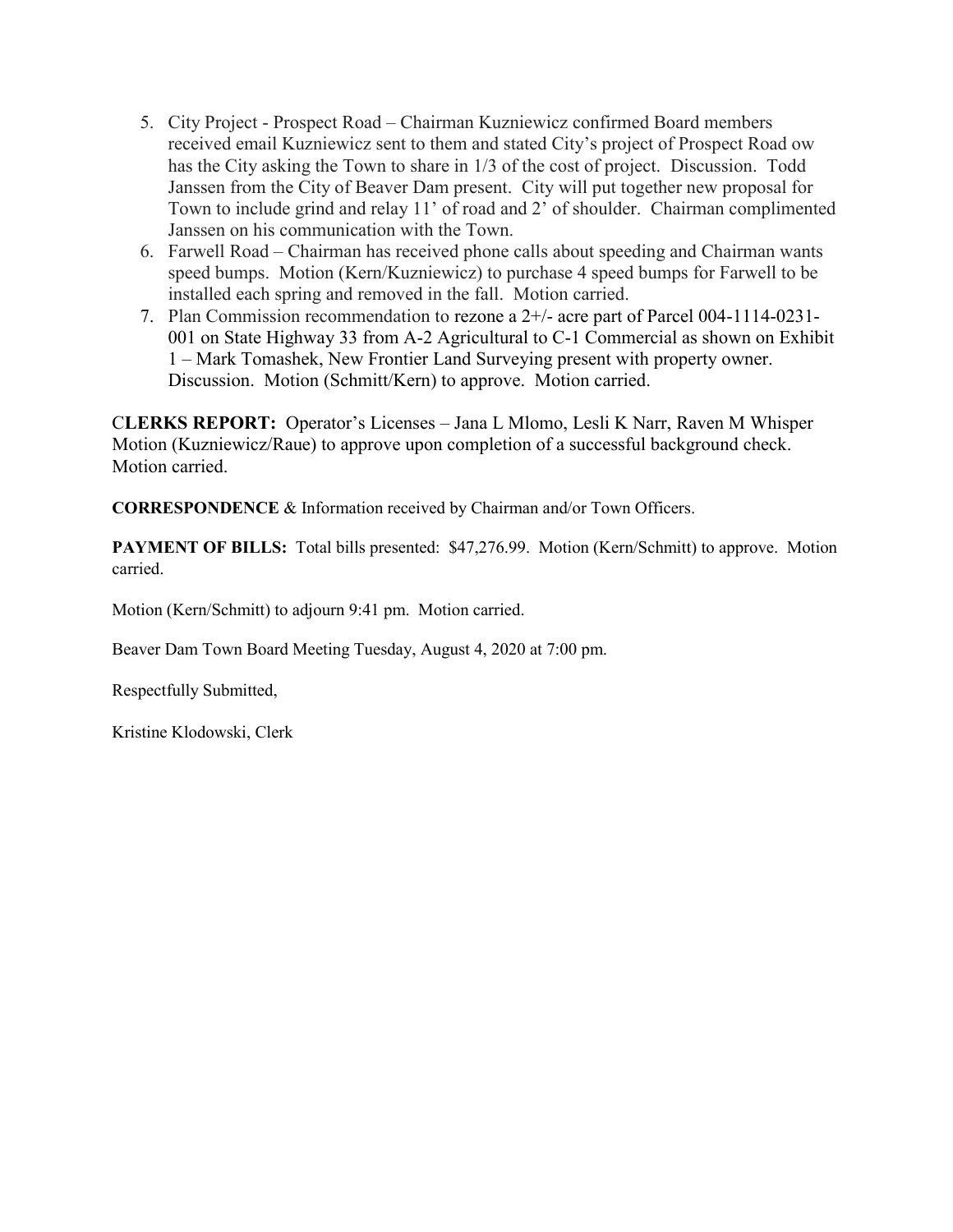### **APPROVED Minutes of July 22, 2020 BEAVER DAM TOWN BOARD MEETING Beaver Dam Town Hall, W8540 Cty Hwy W, Beaver Dam, WI**

Meeting called to order 7:06 pm. Present: Chairman John Kuzniewicz, Joe Kern, Dave Raue, Clerk Kristine Klodowski. Absent: Jeff Schmitt, Jesse Hankes. Notice of meeting posted July 21, 2020

Mark Bobholz present. He was ditching on Hillendale, Digger's Hotline marked and Bobholz hit charter cable line as it was unmarked. Bobholz delivered packet to chairman, copies were not distributed to board. Has pictures where diggers hotline marked and no orange paint in area where ditching. 1 flag orange on east end. Digger's Hotline has before photos. Town called for locating and hired Bobholz to do work. Discussion.

For future, contractor will order marking tickets instead of town. Cost of invoice submitted to Bobholz \$3,408.39. Itemize bill by July 30. No work done to date and costs could double after 7/31 and work is done. Locate tickets verbiage was not followed. Will settle and release for \$2,743.39 which Bobholz paid. Discussion. Copy made of release.

Investigate possibility of annual utility permit.

Culvert discussion.

Motion (Kern/Raue) to hire Lester Oestriech to measure and look at culverts with the assistance of John Kuzniewicz. Motion carried.

Motion (Kern/Raue) to bid out culvert jobs individually. Motion carried.

Discussion: John is looking into another loan officer for road money. Board agrees John shall continue to pursue lower interest rate.

Motion (Kern/Raue) to adjourn. 8:00 pm Motion carried.

Respectfully Submitted,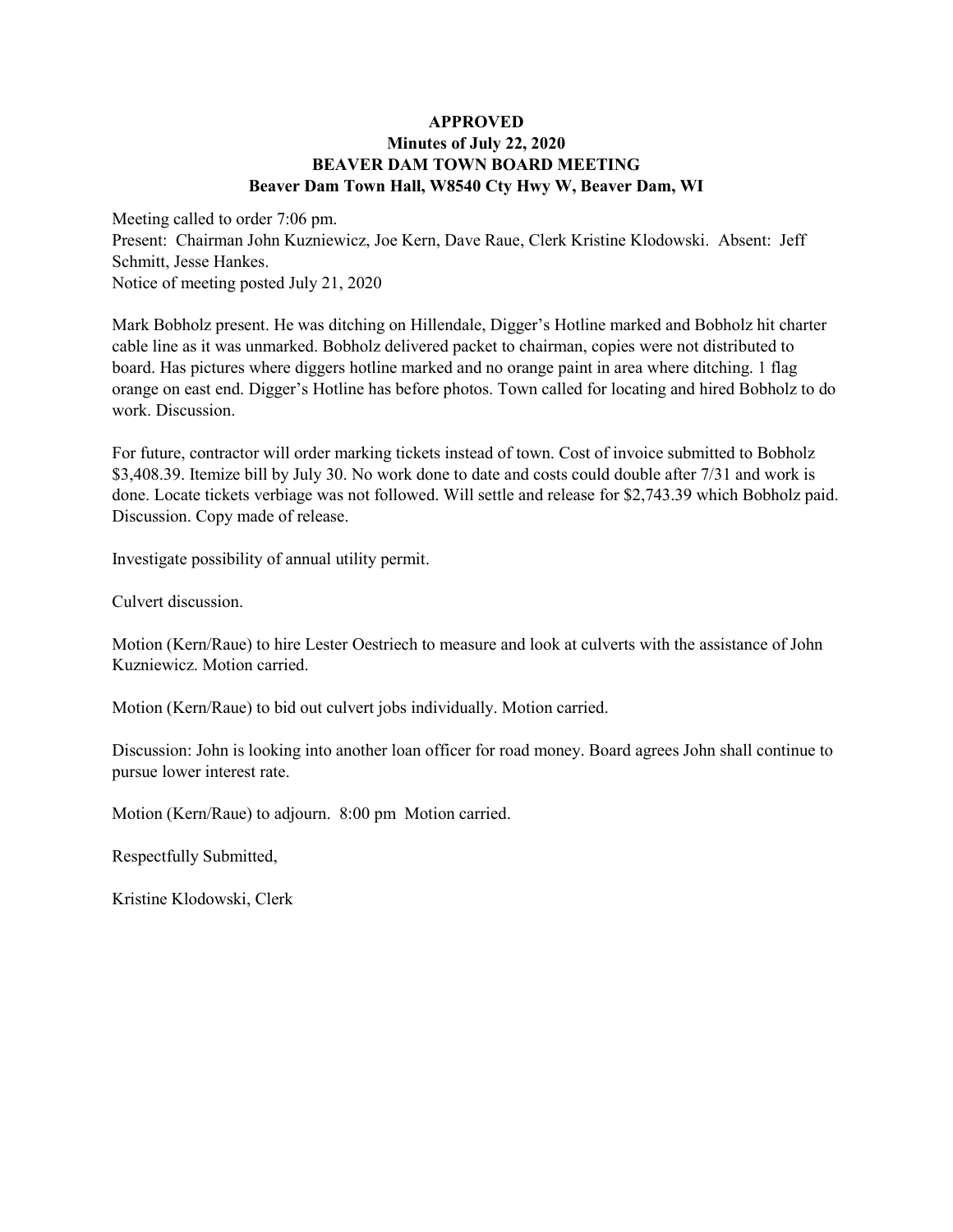## APPROVED MINUTES SPECIAL TOWN BOARD MEETING JULY 28, 2020

Meeting called to order 7:01PM.

Present: John Kuzniewicz, Dave Raue, Joe Kern, Jeff Schmitt, Jesse Hankes, Clerk Kristine Klodowski, Attorney Paul Uttech

Motion (Raue/Kern) to enter closed session.

---------------------------------------------------------------------------------------------------------------------------------

---------------------------------------------------------------------------------------------------------------------------------

Discussion.

Had a discussion in closed session. Motion (Kuzniewicz/Kern) to authorize Attorney Uttech to negotiate on the Town's behalf, based on direction of the closed session. Motion carried.

Motion (Kern/Hankes) to adjourn. Motion carried. 8:16pm

Respectfully submitted,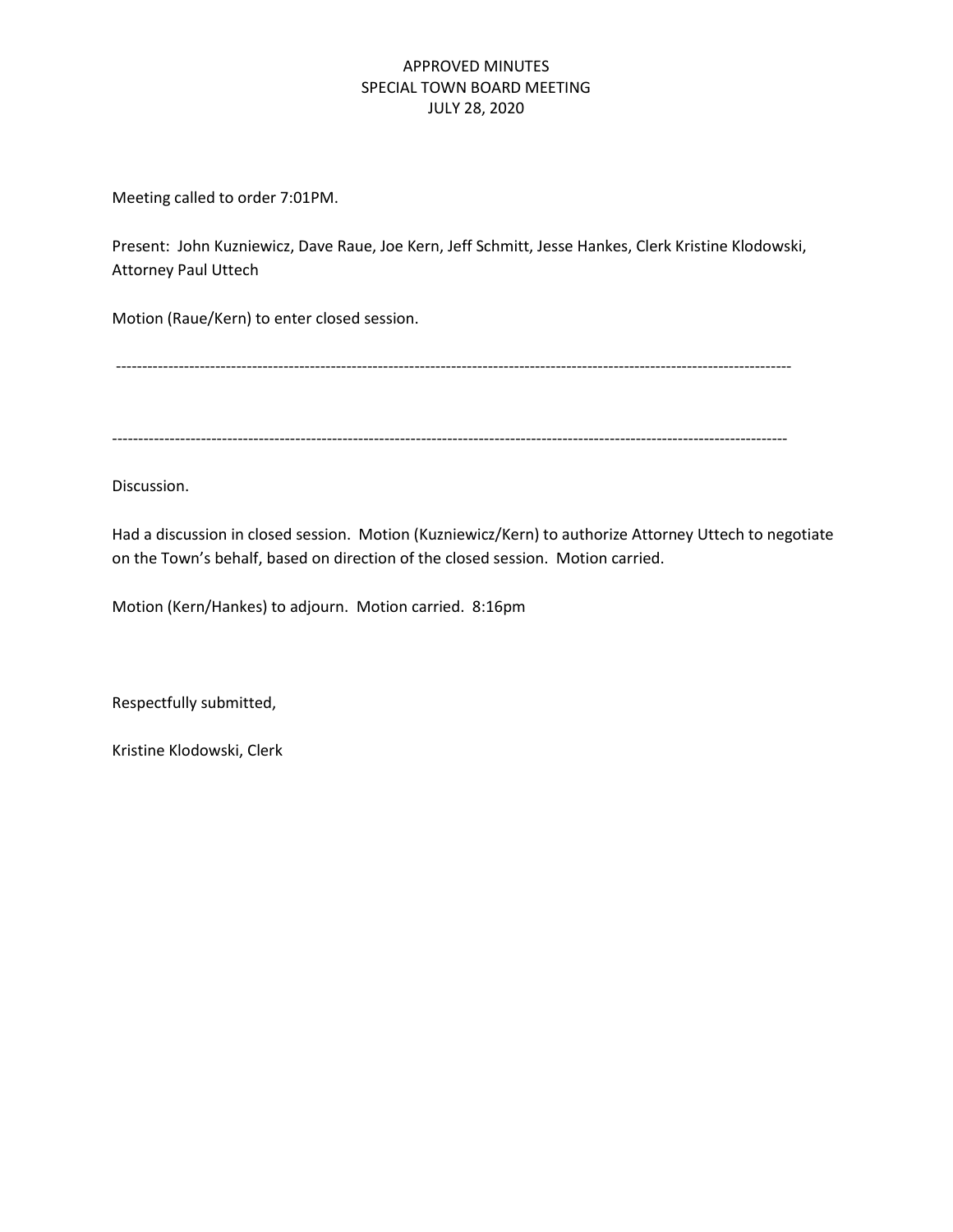## **Minutes of August 4, 2020 BEAVER DAM TOWN BOARD MEETING Beaver Dam Town Hall, W8540 Cty Hwy W, Beaver Dam, WI**

Pledge of Allegiance

Present: Chairman John Kuzniewicz, Jeff Schmitt, Dave Raue, Treasurer Mercia Christian, Clerk Kristine Klodowski. Joe Kern arrived at 7:02 pm. Absent: Jesse Hankes, excused per Chairman. Notice of meeting posted July 30, 2020, published August 3, 2020.

Motion (Raue/Schmitt) to approve agenda allowing Chairman to go out of order to efficiently conduct the meeting. Motion carried.

July 14, 2020 minutes read. Motion (Raue/Kern) to approve minutes. Motion carried.

## **COMMITTEE/DEPARTMENT REPORTS**

- 1. Land Use Administrator: Dan Prunuske reviewed the permits issued
- 2. Plan commission: No meeting.
- 3. Board of Appeals: No meeting.
- 4. Police Department: Chief Brian Drumm reviewed *Town of Beaver Dam Monthly Call Report 2020* and *Police Beat for July 2020.*
- 5. Road Maintenance Department: *July Job Report* reviewed by Randy Yerges.

Motion (Raue/Schmitt) to approve committee reports. Motion carried.

**TREASURER'S REPORT:** given by Mercia Christian. Motion (Kern/Raue) to approve. Motion carried.

### **TOWN RESIDENTS:** Nothing.

#### **UNFINISHED BUSINESS:**

- 1. Town roads Chairman made a list of culverts and distributed it to the Board members. Lengthy discussion. Motion (Kern/Raue) to contact local contractors, making sure they fit to specifications, to replace culverts to existing grade to match the inlets in the three locations on Shaw Hill Road, 2 locations on Blackbird Road, 1 location on Crystal Lake Road, and 1 location on Patrick Place. Motion carried. Schmitt abstained. Raue will contact a few contractors.
- 2. Code violations tabled to September.
- 3. N5704 S Center Road inspection tabled to September. LUA Prunuske sent letter thanking for cooperation thus far and reminded there was only a month left.
- 4. W7708 County Road S tabled to September.
- 5. Fire and Rescue contract Chairman stated he has not received anything back from Matt Christian yet.
- 6. 2020 ROAD BIDS: Chairman opened sealed bids from Wolfe Paving and Excavating, Northeast Asphalt, Karteschner Brothers, Tri-County. Discussion. Motion (Raue/Kern) to proceed doing all roads bid by Northeast Asphalt, as the low bidder. Schmitt abstained. Motion carried.

## **NEW BUSINESS:**

- 1. Municipality wide reassessment tabled to September.
- 2. City Project Prospect Road Chairman emailed Board members information from Todd Jensen. Chairman updated the Board on the ongoing lawsuit between Footes and City and Town of Beaver Dam. Discussion.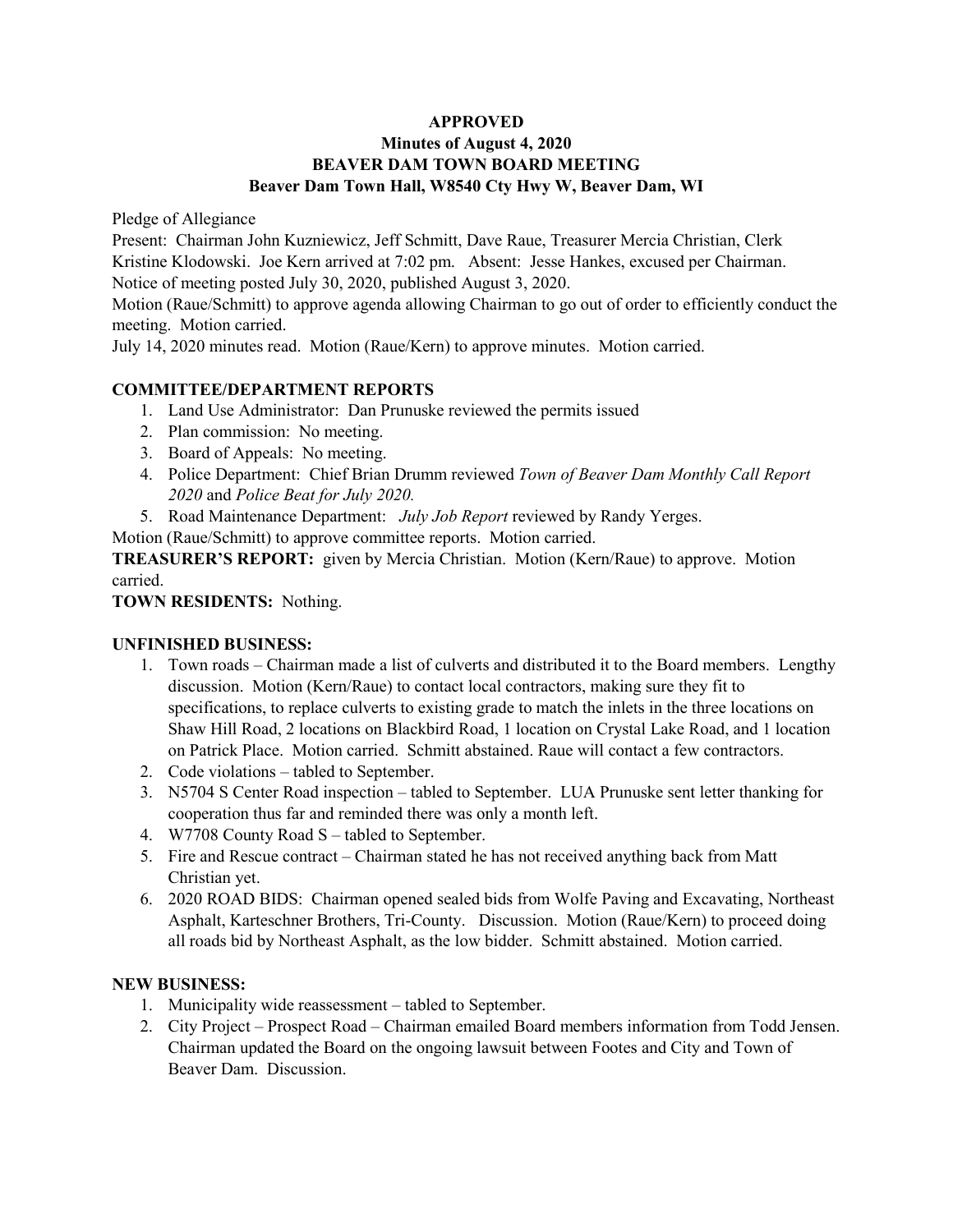Chairman indicated he would issue a letter of resignation as he does everything and it is to be the whole Board and not just him. Chairman will schedule a special meeting for 12:00 pm on Thursday, August 6, 2020 to discuss borrowing for road construction, as Clerk did not place on agenda for August 4, 2020 with lengthy discussion and debate to follow.

**CLERK'S REPORT:** Operator's license applications for Courtnay L. Santmyer and Lacey M. Hupf. Motion (Kern/Schmitt) to approve pending completion of successful background check. Motion carried. Clerk shared that Dodge County will be hosting a Clean Sweep on Saturday, August 29, 2020 8:00 am – noon.

PAYMENT OF BILLS: Total bills presented: \$62,954.97. Motion (Kern/Schmitt) to approve. Motion carried.

Motion (Kern/Schmitt) to adjourn 9:01pm. Motion carried.

Beaver Dam Town Board Meeting Tuesday, September 8, 2020 at 7:00pm.

Respectfully Submitted,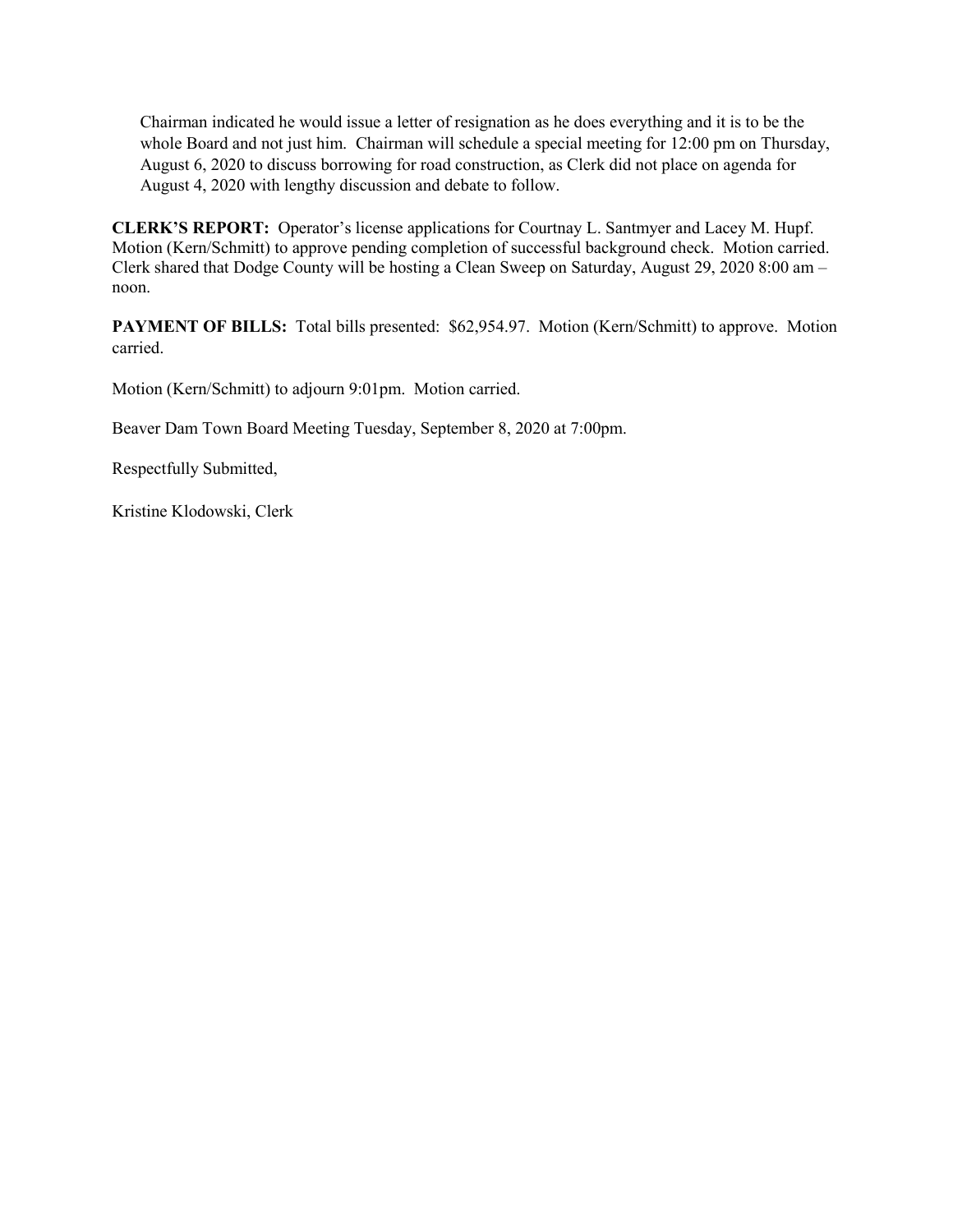#### **APPROVED Minutes of August 13, 2020 BEAVER DAM TOWN BOARD MEETING Beaver Dam Town Hall, W8540 Cty Hwy W, Beaver Dam, WI**

Meeting called to order at 6:15PM.

Present: Chairman John Kuzniewicz, Joe Kern, Dave Raue, Jesse Hankes. Absent: Jeff Schmitt.

Notice of meeting posted August 12, 2020.

Koch bid \$24,022 cost for all culverts. Ferguson bid \$20,402.40 cost for all culverts. Ferguson requires credit application. Motion (Raue/Hankes) to purchase culverts from Ferguson Supply at quoted price. Motion carried.

Culvert installation bids: Koch \$1,900 per culvert, total \$13,300. Griswold \$25,560.00 total for all culverts. Motion (Kern/Raue) to go with Koch for culvert installation at quoted price of \$1,900 per culvert. Motion carried.

Motion (Kern/Raue) to adjourn. 6:41PM. Motion carried.

Respectfully Submitted,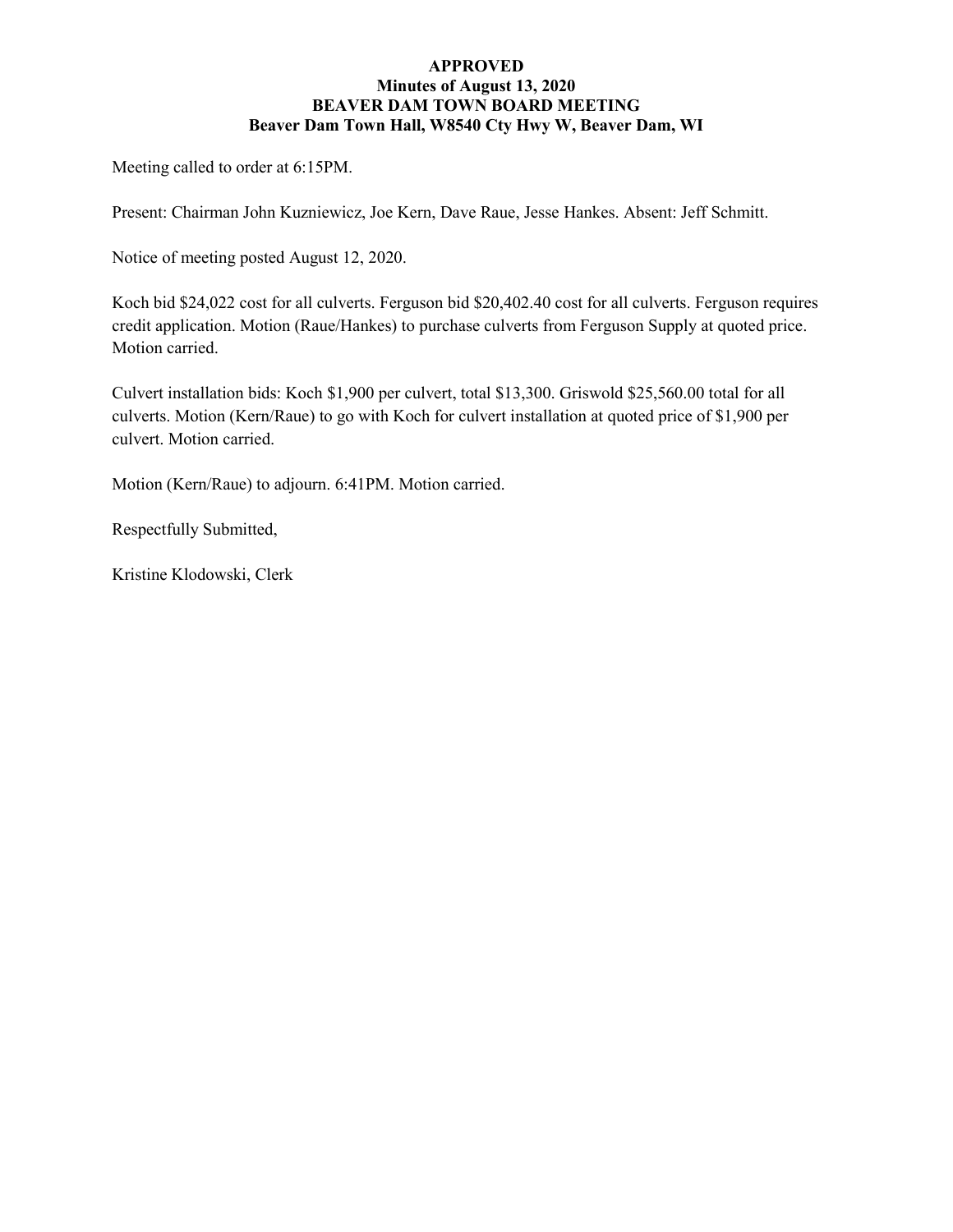## **Minutes of September 8, 2020 BEAVER DAM TOWN BOARD MEETING Beaver Dam Town Hall, W8540 Cty Hwy W, Beaver Dam, WI**

Meeting called to order 7:03 pm.

Pledge of Allegiance

Present: Chairman John Kuzniewicz, Jeff Schmitt, Dave Raue, Joe Kern, Treasurer Mercia Christian, Clerk Abby Klodowski. Not present: Jesse Hankes.

Notice of meeting posted September 3rd, 2020 published September 8<sup>th</sup>, 2020.

Motion (Raue/Kern) to approve agenda. Motion carried.

August  $4<sup>th</sup>$  minutes read. Motion (Raue/Kern) to approve minutes. Motion carried.

August  $6<sup>th</sup>$  minutes read. Motion (Kern/Raue) to approve minutes. Motion carried.

## **COMMITTEE/DEPARTMENT REPORTS**

- 1. Land Use Administrator: 2 permits issued.
- 2. Plan commission: Met on August  $31<sup>st</sup>$  with Don Geddeis in regard to repeatedly violating terms of Conditional Use Permit.
- 3. Board of Appeals: Met for two appeals and approved both.
- 4. Police Department: Chief Brian Drumm reviewed *Town of Beaver Dam Monthly Call Report for August 2020* and *Police Beat for August 2020.*
- 5. Road Maintenance Department: *August Job Report reviewed by Randy Yerges.*

Motion (Raue/Kern) to approve committee reports. Motion carried.

**TREASURER'S REPORT:** given by Mercia Christian. Motion (Kern/Schmitt) to approve. Motion carried.

**TOWN RESIDENTS:** Sunset Bay Drive and Sunset Point Drive need to be mowed per Dan Prunuske. Communicate with Trenton regarding the road falling apart. Discuss adding Trenton residents to our garbage contract to reduce traffic in Sunset Bay Drive subdivision.

## **UNFINISHED BUSINESS:**

- 1. Town Roads Discussion.
- 2. Code Violations Uttech took violations for pillars in ROW (Steiner's) to Dodge County Courts.
- 3. N7504 S Center Rd Inspection Need official report from building inspector. Dan Prunuske will work on that.
- 4. W7708 County Road S Tabled to October.
- 5. Fire and Rescue Contract Underpaid \$534.06 due to incorrect billing. Will mail out check this week. Concerned about lack of collection on rescue bills. Board questions if Town is able to collect rescue fee from mobile home residents.
- 6. Municipality wide reassessment Discussion about doing half in 2021 and half in 2022.

## **NEW BUSINESS:**

- **1.** City project Prospect Road. John is meeting with City tomorrow. Tabled to October.
- **2.** Open culvert bids from Griswold, Zechzer, Schmitt, and Koch. Motion (Kern/Raue) Bid 1 to Schmitt Challenges, Motion (Kern/Raue) Bid 2 to Zechzer Excavating conditionally on clarifying that he is planning on 7 culverts at total of \$17,300 with change order for an additional pipe replacement. Motion carried. Schmitt abstained.
- **3.** Snow Plow Drivers 20/21 Advertise for snowplow drivers. Get sign made. Internet. Newspaper.
- **4.** Furnace town hall shop get bids, discuss at next meeting.
- **5.** Financing 2020 road projects meeting to discuss Monday 9/14 7PM.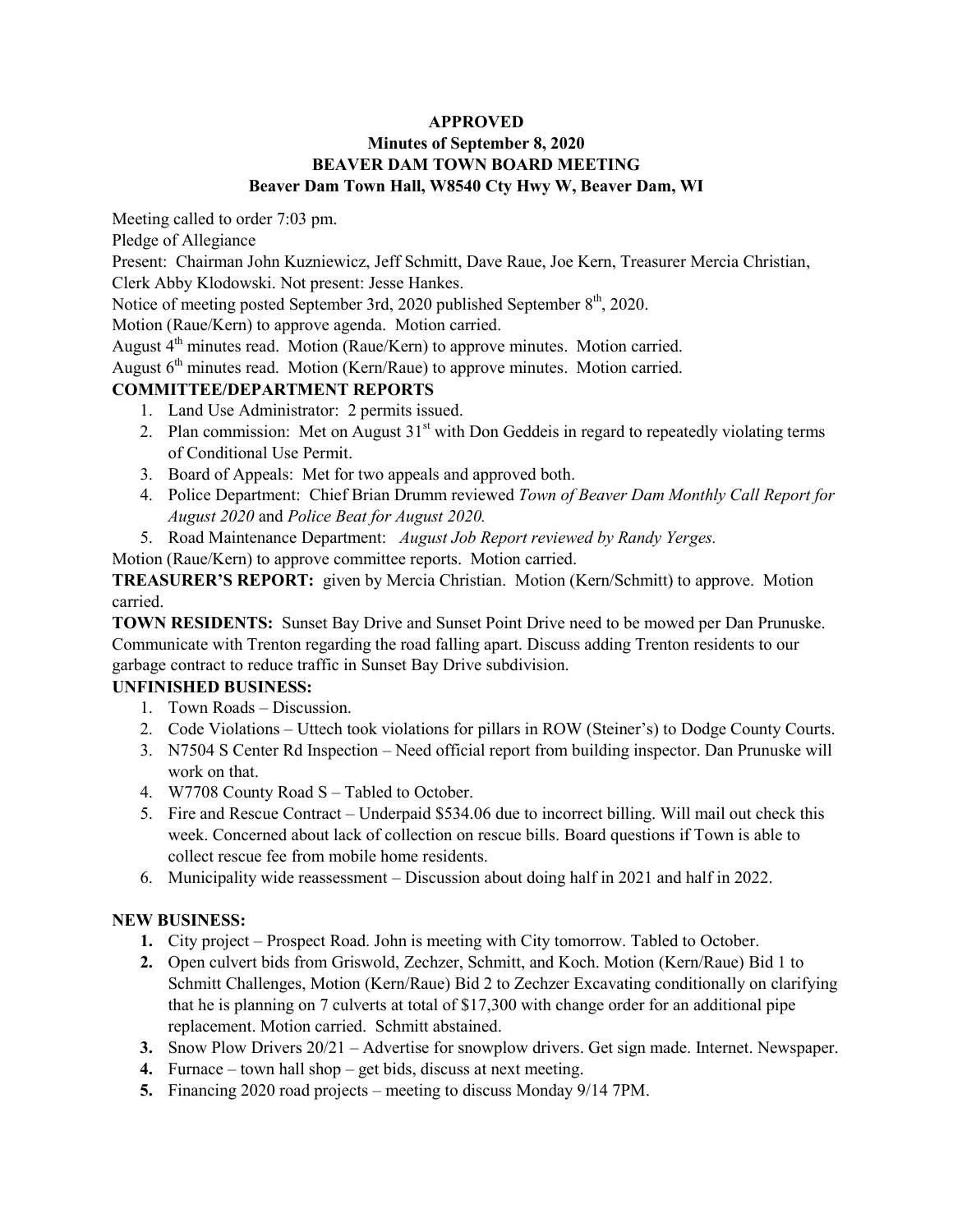**CLERK'S REPORT:** Operator's License applications for Kim Firehammer and Connie Balsiger. Motion ( Raue/Kern ) to approve pending completion of successful background check. Motion carried.

**CORRESPONDENCE** & Information received by Chairman and/or Town Officers.

PAYMENT OF BILLS: Total bills presented: \$116,379.38. Motion (Kern/Raue) to approve. Motion carried.

Motion (Raue/Schmitt) to adjourn 8:51pm. Motion carried.

Special Beaver Dam Town Board Meeting Monday, September 14 at 7:00pm. Beaver Dam Town Board Meeting Tuesday, October 13 at 7:00pm.

Respectfully Submitted,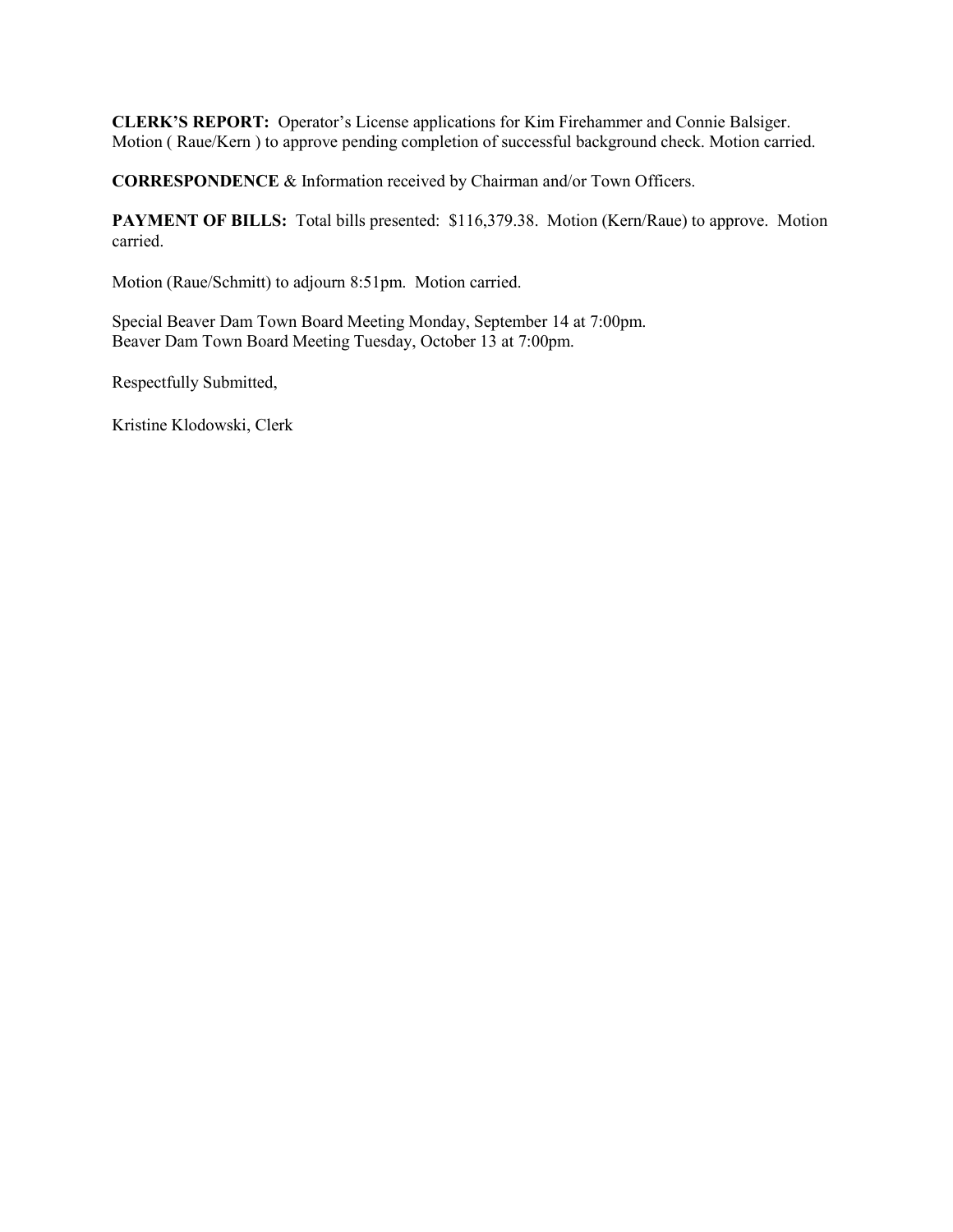### **APPROVED Minutes of September 14, 2020 BEAVER DAM TOWN BOARD MEETING Beaver Dam Town Hall, W8540 Cty Hwy W, Beaver Dam, WI**

Meeting called to order 7:00 pm.

Present: Chairman John Kuzniewicz, Jeff Schmitt, Dave Raue, Joe Kern, Attorney Paul Uttech, and Deputy Clerk Abby Klodowski. Absent: Jesse Hankes

Notice of meeting posted September 10, 2020 and published September 12, 2020.

Motion (Kern/Raue) to approve agenda. Motion carried.

Carol Wirth of Wisconsin Public Finance Professionals speaks. Carol explains the loan, interest rate, payments, term, and the State and Federal laws associated with this kind of loan.

Motion (Kern/Schmitt) to approve Resolution 2020-2 authorizing the issuance and sale of \$2,000,000 general obligation promissory notes and authorization of closing costs associated with general obligation promissory notes. John Kuzniewicz-aye, Jeff Schmitt-aye, Joe Kern-aye, Dave Raue-aye. Motion carried.

Motion (Kern/Schmitt) to adjourn 7:53 pm. Motion carried.

Respectfully Submitted,

Abby Klodowski, Deputy Clerk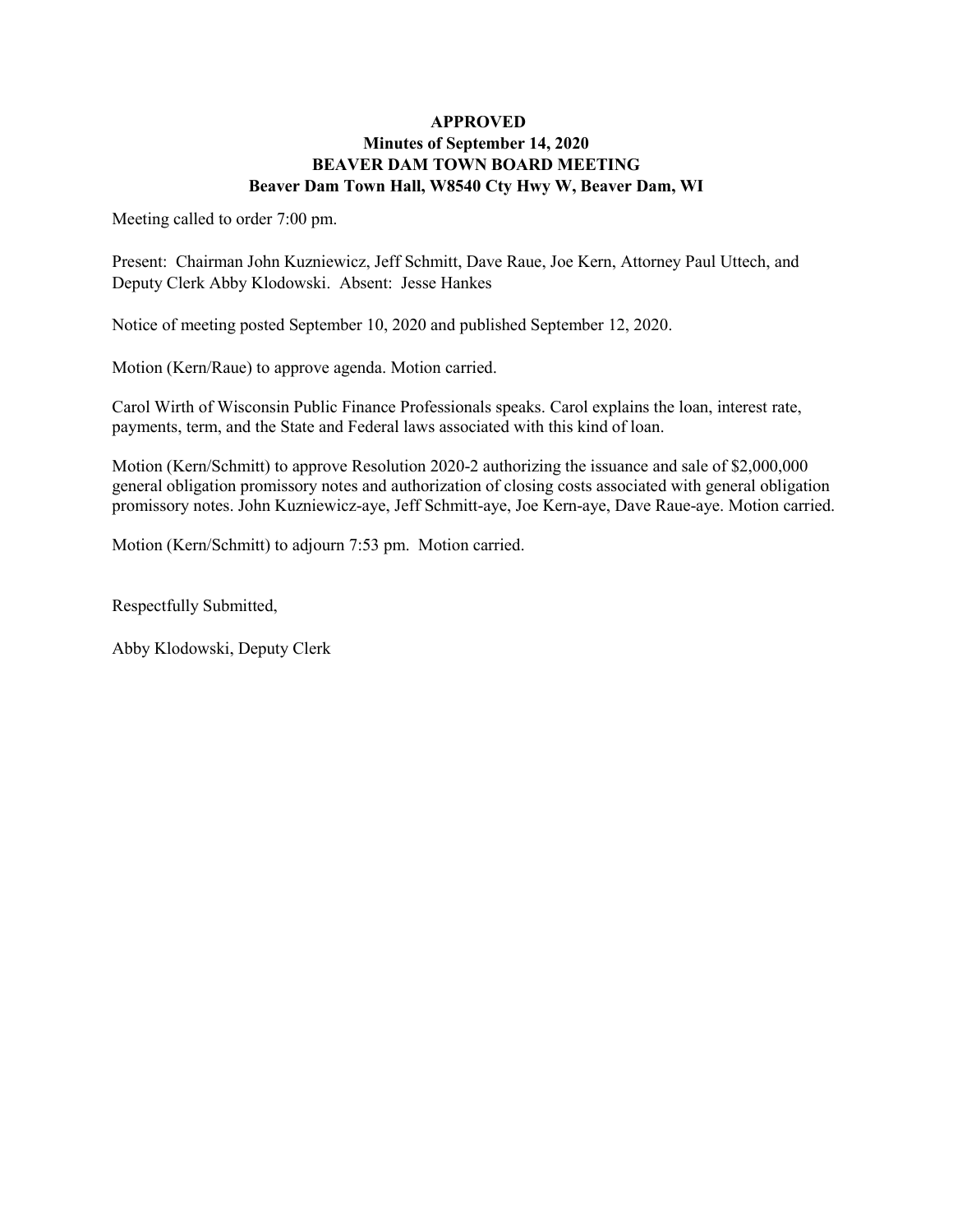#### **APPROVED Minutes of October 13, 2020 BEAVER DAM TOWN BOARD MEETING Beaver Dam Town Hall, W8540 Cty Hwy W, Beaver Dam, WI**

Meeting called to order 7:02 pm. Pledge of Allegiance Present: Chairman John Kuzniewicz, Jeff Schmitt, Dave Raue, Treasurer Mercia Christian, Deputy Clerk Abby Schultz. Absent Jesse Hankes, Joe Kern.

Notice of meeting published October 12, 2020, amended notice posted October 12, 2020. Motion (Raue/Schmitt) to approve agenda. Motion carried.

July 22, 2020 minutes read. Motion (Raue/Schmitt) to approve minutes. Motion carried. July 28, 2020 minutes read. Motion (Raue/Schmitt) to approve minutes. Motion carried. August 13, 2020 minutes read. Motion (Raue/Schmitt) to approve minutes. Motion carried. September 8, 2020 minutes read. Motion (Raue/Kern) to approve minutes. Motion carried. September 14, 2020 minutes read. Motion (Raue/Schmitt) to approve minutes. Motion carried.

#### **COMMITTEE/DEPARTMENT REPORTS**

1. Land Use Administrator: Dan Prunuske. 11 permits issued. 7,000 fees comes back to the town.

- 2. Plan commission: No meeting.
- 3. Board of Appeals: No meeting.

4. Police Department: Chief Brian Drumm reviewed Town of Beaver Dam Monthly Call Report 2020 and Police Beat for September 2020.

5. Road Maintenance Department: Randy Yerges reviewed the September 2020 Job Report. Motion (Raue/Kern) to approve committee reports. Motion carried.

**TREASURER'S REPORT**: given by Mercia Christian. Motion (Raue/Kern) to approve. Motion carried.

**TOWN RESIDENTS:** Earl Voigt asked if board will be storing tractors in his shed again this winter.

#### **UNFINISHED BUSINESS:**

1. Town roads - Projects are all underway.

2. Code violations - W9380 County Road D complaint from resident regarding junk in yard. Refer to LUA. N6891 Hidden Valley Drive noxious weeds, Brian will check it out.

3. N5704 S Center Rd inspection- Dan Prunuske still working on this

4. W7708 County Road S- Tabled to November.

5. Fire and Rescue Contract- Discussion. No action taken.

6. Municipality wide reassessment - half in 2021 and half in 2022

7. Furnace bids – Town Hall Shop

Sure Fire \$5,500.00/Lennox Unit

Quality Heating & Air \$5,900.00

Air Care \$9,917.20

Motion (Kern/Raue) to award bid to sure fire with the low bid. Motion carried.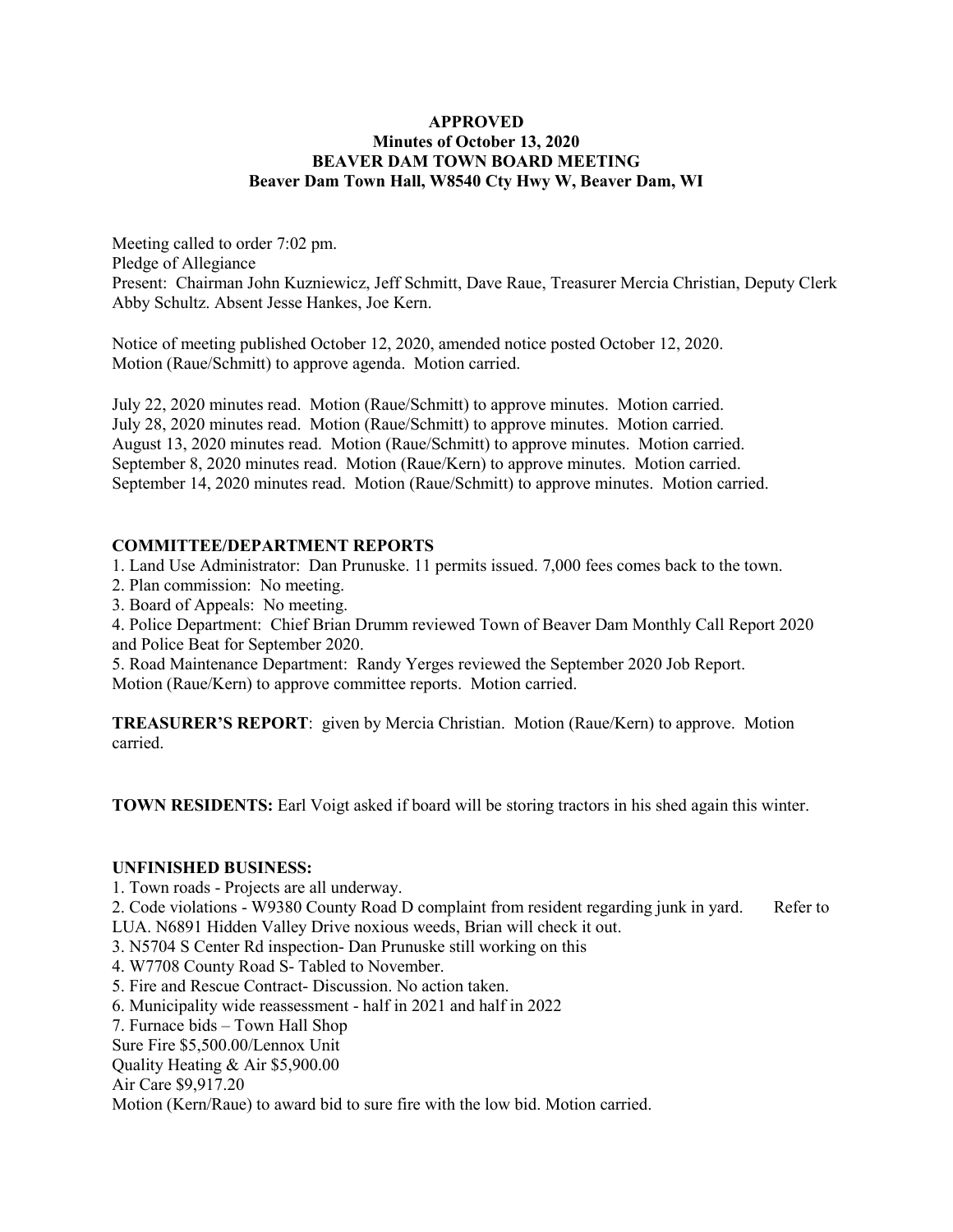8. Snow Plow drivers 2020/2021 - POST AD IN NEWSPAPER THIS WEEK

### **NEW BUSINESS:**

1. Dodge County Humane Society contract- 10 DOGS ONLY at \$1,900.00 Motion (Schmitt/Kern). Motion carried.

2. Truck – sell. John will list on Wisconsin Surplus.

3. Ron Nell's request to install tile on Stone Road ROW - Discussion. Jeff Schmitt will call Ron to investigate the concerns that the board and chairman have.

4. South Crystal Lake Road – field driveway repair following road construction. Jeff Schmitt will get this taken care of.

5. Proposal for UTV/ATV routes - Jeff Schmitt discussion regarding UTV and ATV routes, feels that people are already using the roads with their UTV/ATVs. John would like to see more interest from the people of the town. Table to November.

6. Brush and yard waste drop-off control-Heiar Fencing estimate \$15,065.

#### **CLERK'S REPORT:**

Schedule budget meeting - Wednesday 10/21 at 7PM.

Motion (Kern/Schmitt) to approve operator's license for Cynthia Feiteira and Nicholas Westphal upon completion of background check. Motion carried.

**CORRESPONDENCE** & Information received by Chairman and/or Town Officers.

**PAYMENT OF BILLS:** Total bills presented: \$182,781.87. Motion (Kern/Raue) to approve. Motion carried.

Motion (Raue/Kern) to adjourn 8:43pm. Motion carried.

Beaver Dam Town Board Meeting Tuesday, November 10th at 7:00pm

Respectfully Submitted,

Abby Klodowski, Deputy Clerk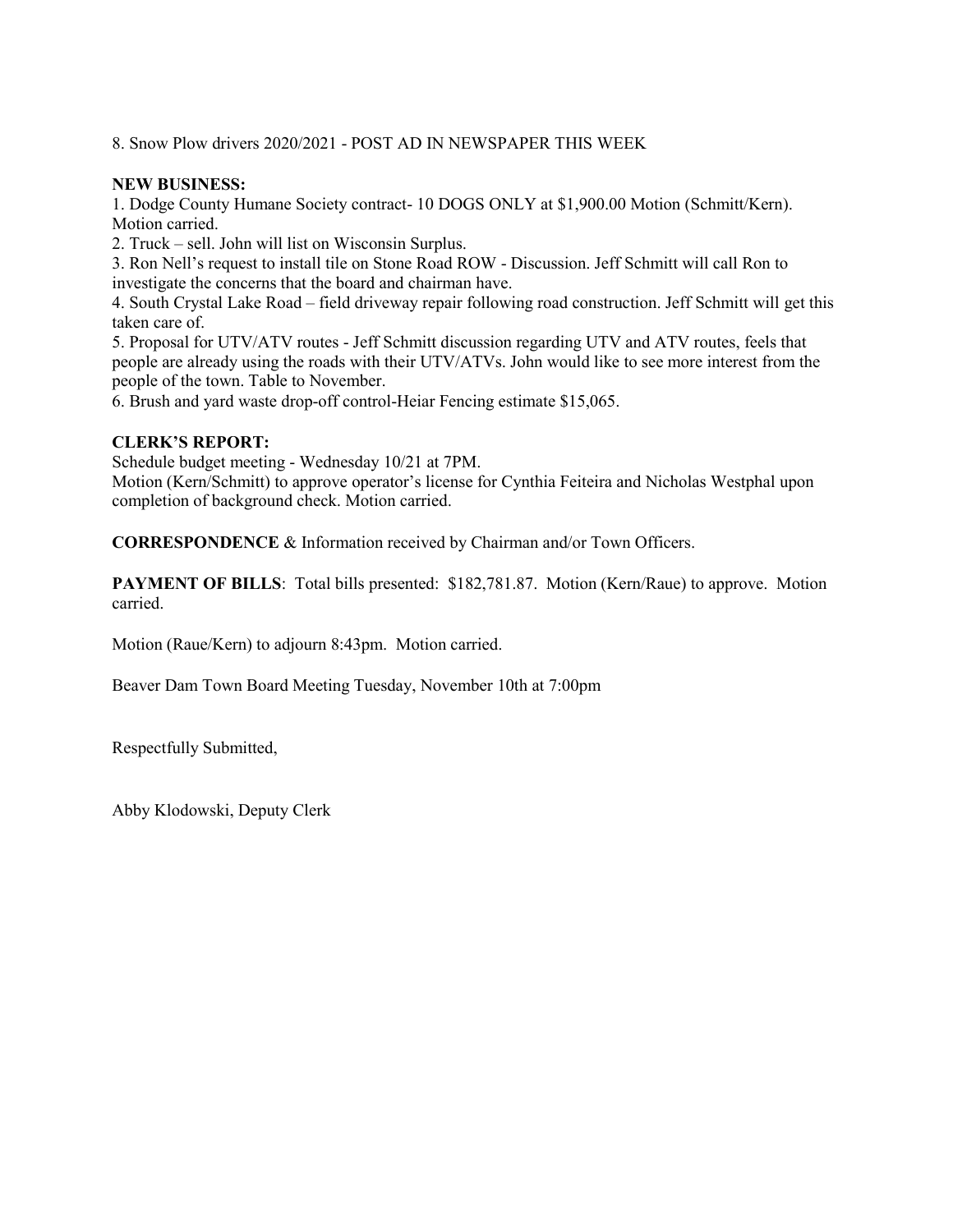## **APPROVED Minutes of October 27, 2020 BEAVER DAM TOWN BOARD MEETING Beaver Dam Town Hall, W8540 Cty Hwy W, Beaver Dam, WI**

Meeting called to order 7:00 pm.

Present: Chairman John Kuzniewicz, Dave Raue, Joe Kern, Clerk Kristine Klodowski. Absent: Jeff Schmitt, Jesse Hankes.

Notice of meeting posted October 22, 2020.

2021 Budget preparation.

Motion (Kern/Raue) to adjourn 8:20 pm. Motion carried.

Respectfully Submitted,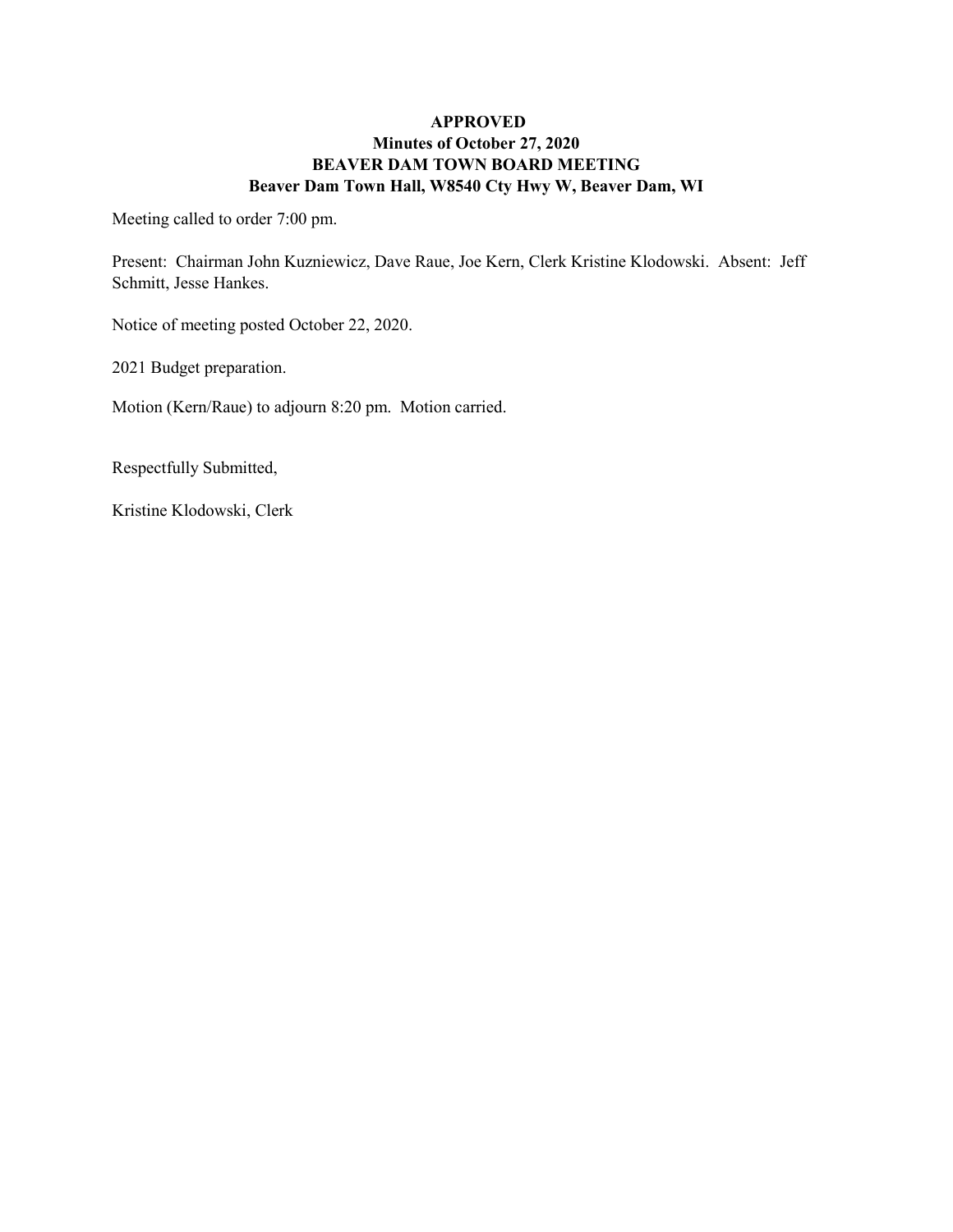### **APPROVED Minutes of November 10, 2020 BEAVER DAM TOWN BOARD MEETING Beaver Dam Town Hall, W8540 Cty Hwy W, Beaver Dam, WI**

Meeting called to order 7:02 pm.

Pledge of Allegiance

Present: Chairman John Kuzniewicz, Jeff Schmitt, Dave Raue, Joe Kern, Treasurer Mercia Christian, Deputy Clerk Abby Klodowski Absent: Jesse Hankes.

Notice of meeting posted November 6, 2020, published November 9, 2020, amended notice posted November 10, 2020.

Motion (Raue/Kern) to approve agenda. Motion carried.

October 13, 2020 minutes read. Motion (Raue/Kern) to approve minutes. Motion carried. October 27, 2020 minutes read. Motion (Raue/Kern) to approve minutes. Motion carried.

# **COMMITTEE/DEPARTMENT REPORTS**

- 1. Land Use Administrator: 4,000 in fees coming to town for new construction in Town.
- 2. Plan commission: Approved CUP for Brian Schwandt at 1051 towing. Approved Michael Firchow's request to rezone his non-wetland area.
- 3. Board of Appeals: No meeting.
- 4. Police Department: Chief Brian Drumm reviewed *Town of Beaver Dam Monthly Call Report 2019* and *Police Beat for October 2020.*
- 5. Road Maintenance Department: *October 2020 Job Report presented by Randy Yerges.* Randy expresses concern for the amount of waste and brush being dropped off.

Motion (Raue/Kern) to approve committee reports. Motion carried.

**TREASURER'S REPORT:** given by Mercia Christian. Motion (Raue/Kern) to approve. Motion carried.

**TOWN RESIDENTS:** Resident Dan Prunuske addresses garbage trucks in sunset subdivision. He would like to see less garbage trucks in the area to lessen wear on the road. He plans to speak with his neighbors to see if they would be interested in being on our garbage service.

# **UNFINISHED BUSINESS:**

- 1. Town Roads: No new business.
- 2. Code Violations:
	- a. W9380 County Road D, letter sent by Dan Prunuske
	- b. W7708 County Road S, that will be addressed this month by Dan Prunuske
	- c. N5704 S Center Road, letter sent by Dan Prunuske
	- d. N6891 Hidden Valley Drive, issued a citation
- 3. Fire and Rescue Contract: John is meeting with rural fire association this month
- 4. Municipality Wide Reassessment: Budget half for this in 2021 and half in 2022, then have the reassessment done in 2022.
- 5. Snowplow Drivers 20/21: We have one application. Jeff will get sign made. Post ad in the paper.
- 6. Truck bids: We did not list the truck yet. It will be posted on Wisconsin Surplus.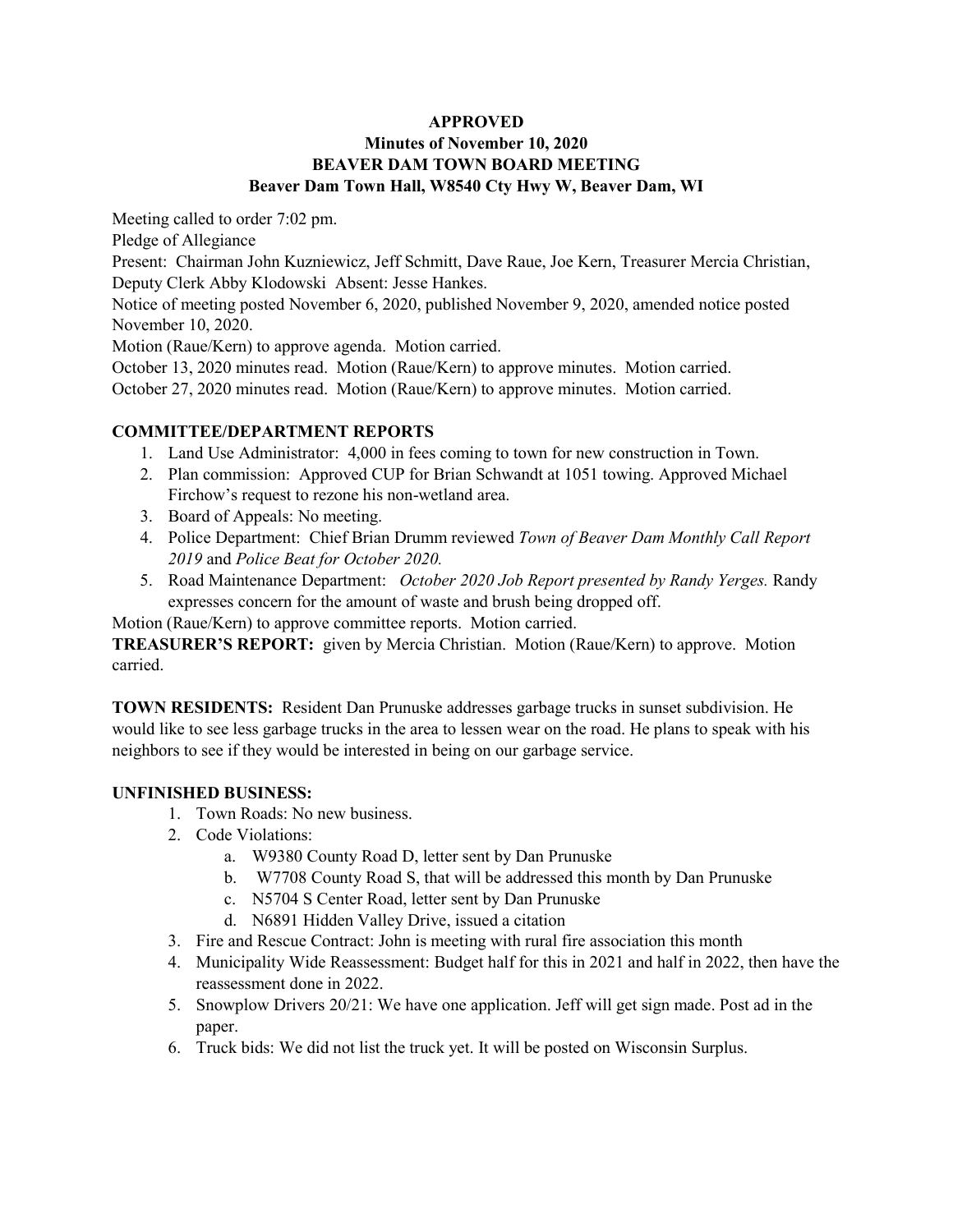- 7. Ron Nell's request to install tile to Stone Road ROW: Ryan Nell appears to speak about this. They plan to return the land to exactly as it was and will take responsibility for any issues afterwards. The other option is the Town putting in a culvert. Jeff Schmitt addresses that it is illegal for a roadway to stop the natural flow of water which is what is happening in this case. Motion (Raue/Schmitt) to allow installation of tile in right of way with the understanding that it will be restored to like or better condition with a tracer wire installed as well as any ditch erosion or cause of ditch failure, the land owner is responsible. Motion carried.
- 8. Proposal for UTV/ATV routes: Tabled to December.
- 9. 2021 Budget: Discussion regarding what roads we want to look at and way want to budget our road money for next year. John feels we should put an audit in the budget. An audit would fall under general government. An audit has previously cost about \$5,000. No decisions made

## **NEW BUSINESS:**

- **1.** Temporary replacement of board member on medical leave: Board would like to send Jesse Hankes a letter informing him that they are temporarily replacing him until he is able to return to meetings. John will reach out to Jesse to see where he is at, whether he wants to retain his seat or not. In the meantime, we will consider who to appoint to his seat temporarily. We will address at December meeting.
- **2.** Michael Firchow's request to rezone PIN 004-1214-2022-007 from Conservancy to Single Family Residential: Motion (Schmitt/Kern) to approve rezoning of PIN 004-1214-2022-007 from Conservancy to Residential. Motion carried.

**CLERK'S REPORT:** Motion (Raue/Kern) to approve Kenneth P Harris operator's license pending background check. Motion carried.

**CORRESPONDENCE** & Information received by Chairman and/or Town Officers. Town Residents are objecting to the Lake District Tax because the tax should be based on assessed value not per lot based on state statues, as well as, because board of commissioners never held an annual meeting to formally finishing forming the district nor did they hold a meeting to adopt the budget, therefore, the town residents believe they can not levy the tax. John Kuzniewicz will bring this to Paul Uttech's attention to go over.

**PAYMENT OF BILLS:** Total bills presented: \$49,541.93. Motion (Kern/Schmitt) to approve. Motion carried.

Motion (Raue/Schmitt) to adjourn 8:43pm. Motion carried.

Beaver Dam Town Board Meeting Tuesday, December 8 at 7:00pm

Respectfully Submitted,

Abby Klodowski, Deputy Clerk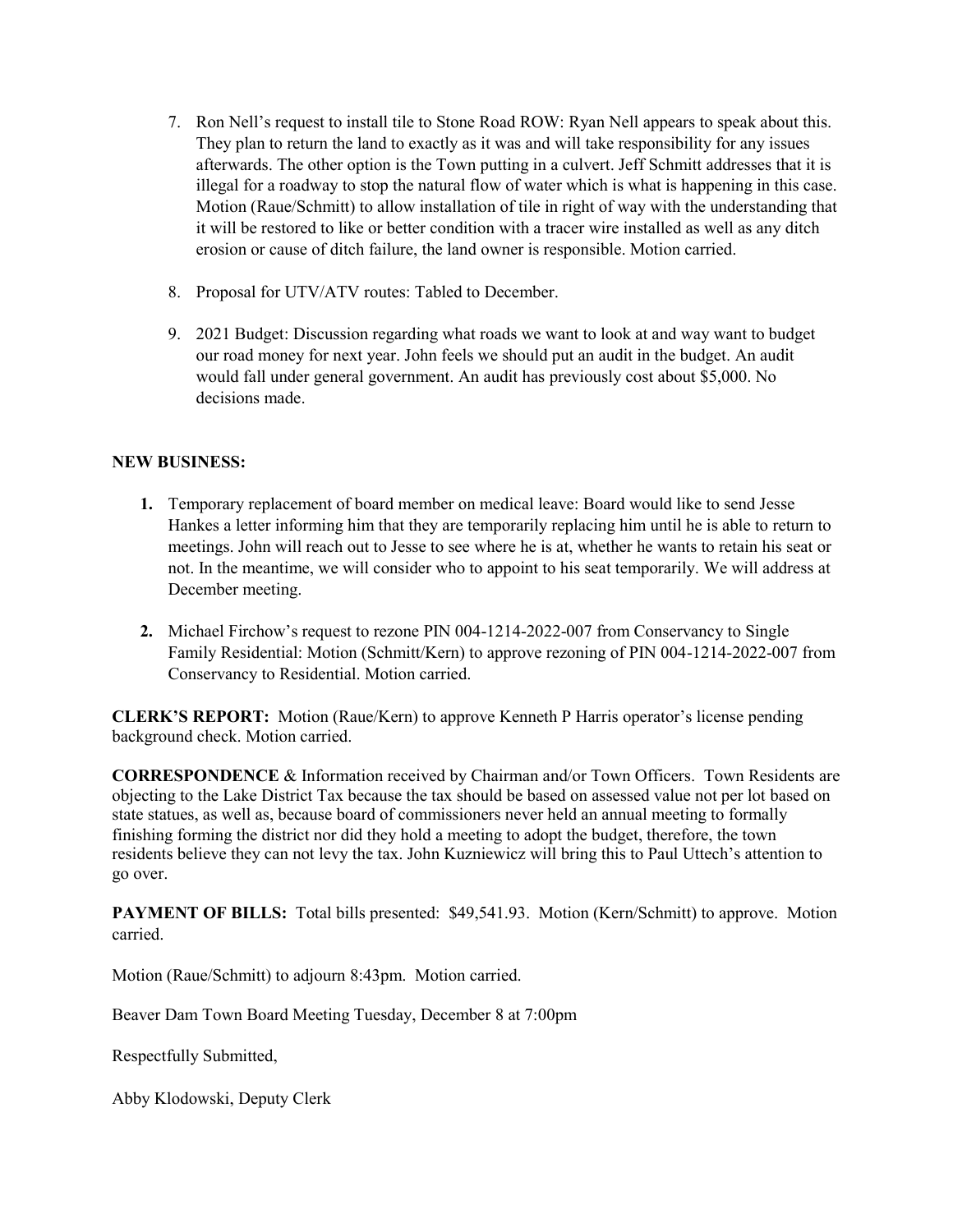#### **APPROVED Minutes of December 8, 2020 BEAVER DAM TOWN BOARD MEETING Beaver Dam Town Hall, W8540 Cty Hwy W, Beaver Dam, WI**

Meeting called to order 7:04 pm. Pledge of Allegiance Present: Chairman John Kuzniewicz, Dave Raue, Joe Kern, Treasurer Mercia Christian, Deputy Clerk Abby Klodowski. Absent: Jesse Hankes, Jeff Schmitt.

Notice of meeting published December 8, 2020, notice posted December 3, 2020. Motion (Raue/Kern) to approve agenda. Motion carried.

November 10, 2020 minutes read. Motion (Raue/Kern) to approve minutes. Motion carried.

# **COMMITTEE/DEPARTMENT REPORTS**

1. Land Use Administrator: Dan Prunuske. 4 permits issued.

2. Plan commission: Recommended amending comprehensive plan and rezoning from commercial to residential.

3. Board of Appeals: No meeting.

4. Police Department: Chief Brian Drumm reviewed Town of Beaver Dam Monthly Call Report 2020 and Police Beat for November 2020.

5. Road Maintenance Department: Randy Yerges reviewed the November 2020 Job Report. Motion (Raue/Kern) to approve committee reports. Motion carried.

**TREASURER'S REPORT**: given by Mercia Christian. Motion (Raue/Kern) to approve. Motion carried.

**TOWN RESIDENTS:** Earl Voigt asked when the road signs will be picked up from the town roads. These are not the town's signs, contractor should be picking them up.

## **UNFINISHED BUSINESS:**

1. Town roads - Joe Kern brings up a Land Owner's field driveway that was removed when the work was done on Shaw Hill road. Land Owner would like it replaced. Raue agrees to fix the driveway.

2. Code violations - W9380 County Road D - Dan feels progress is being made.

3. Fire and Rescue contract - Another meeting in January.

4. Snow plow drivers 20/21 - Dave Raue has done two interviews, has one set up yet. One plow driver not returning.

5. Truck bids - Tabled to January.

6. Proposal for UTV/ATV routes - Kern and Kuzniewicz think this should be put on the ballot

7. Temporary Replacement of board member on medical leave - Jesse Hankes will take a leave of medical absence until he is able to return to meetings and participate, he does not plan on resigning from his seat. Board members will gather names of parties interested in the temporary seat. Will be on the agenda December 29 special meeting.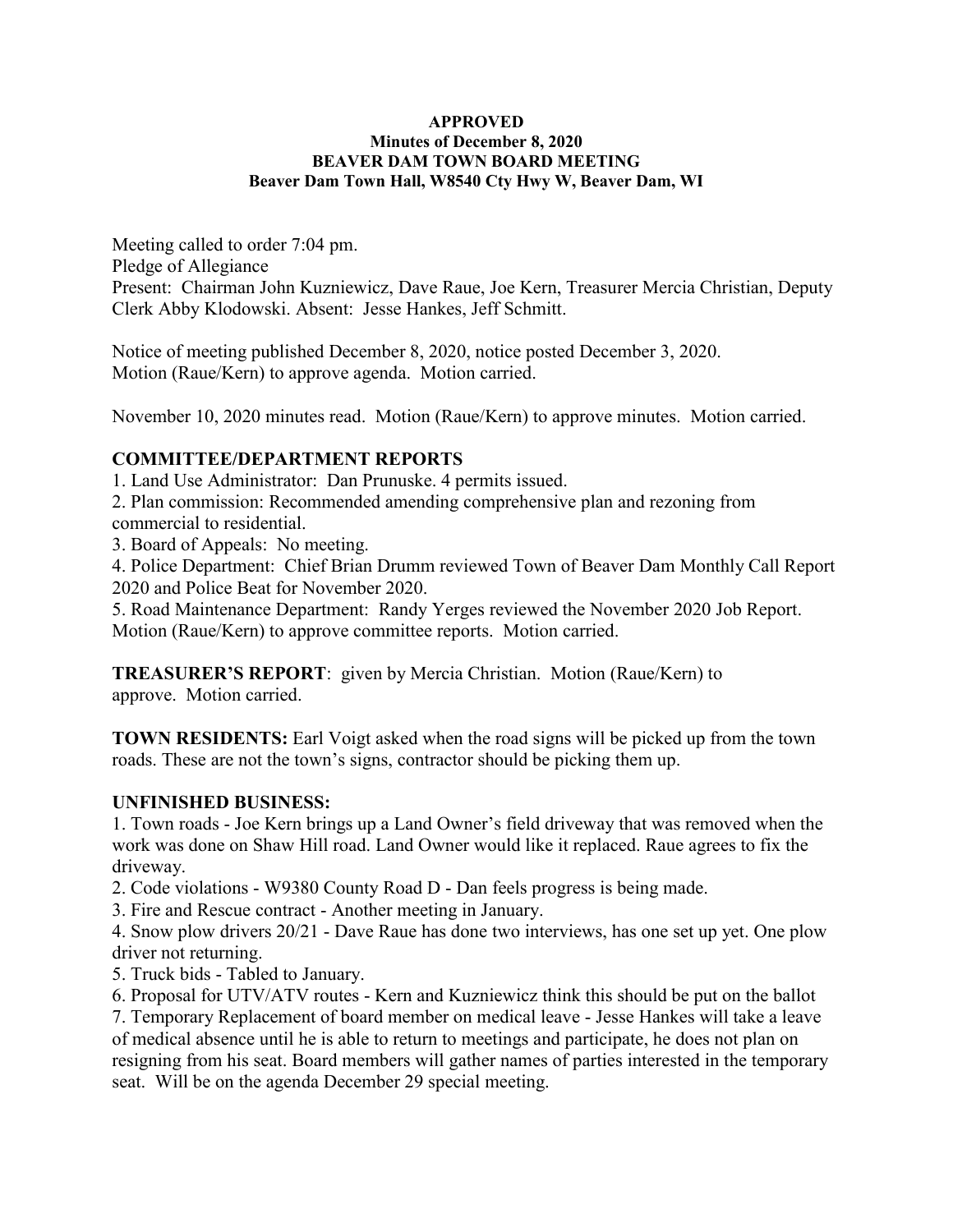## **NEW BUSINESS:**

1. Request from Chris & Brenda Kuhl to waive application fee for variance. Motion (Raue/Kern) to deny request to waive application fee for variance. Motion carried. 2. Resolution 2020-3 Adopting the Dodge County All Hazards Mitigation Plan. Motion (Kern/Raue) to adopt resolution 2020-3. Motion carried.

3. Plan Commission recommendation to amend Map 8-2 of the Comprehensive Plan by changing parcel 004-1114-0822-006 from Commercial to Single Family Residential. Motion (Raue/Kern) to approve changing parcel 04-1114-0822-06 from commercial to single family residential. Motion carried.

4. Appoint election inspectors - not necessary.

# **CLERK'S REPORT:**

Operator's Licenses – Michael A Cain and Bobbie Jo Birkholz - Motion (Kern/Raue) to approve upon successful completion of background check. Motion carried.

**CORRESPONDENCE** & Information received by Chairman and/or Town Officers.

**PAYMENT OF BILLS:** Total bills presented: \$1,153,010.25. Motion (Kern/Raue) to approve as presented. Motion carried.

Motion (Raue/Kern) to adjourn 8:15pm. Motion carried.

Beaver Dam Town Board Meeting Tuesday, December 29th at 7:00pm

Respectfully Submitted,

Abby Klodowski, Deputy Clerk